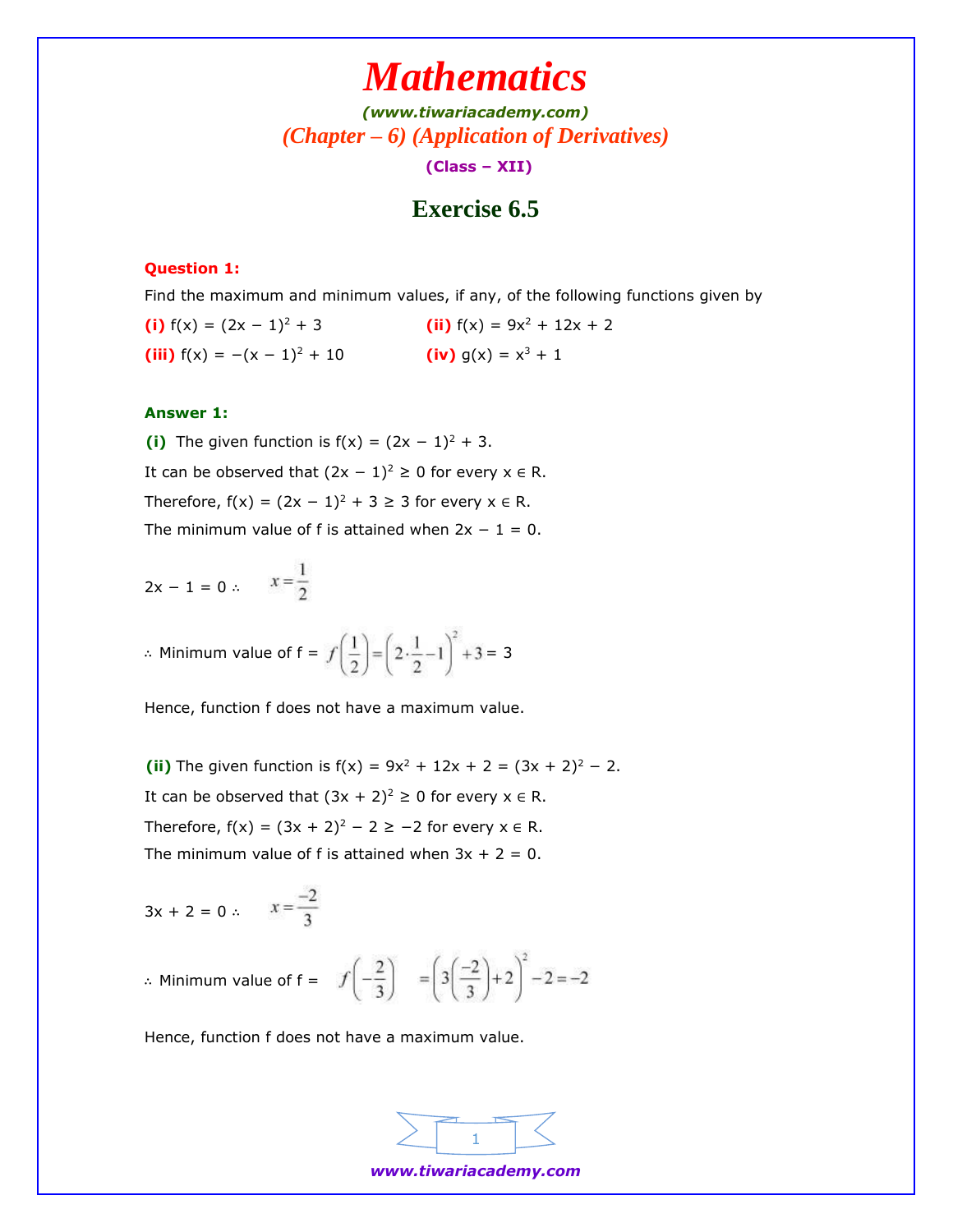*[\(www.tiwariacademy.com\)](http://www.tiwariacademy.com/) (Chapter – 6) (Application of Derivatives)* **(Class – XII)**

**(iii)** The given function is  $f(x) = -(x - 1)^2 + 10$ . It can be observed that  $(x - 1)^2 \ge 0$  for every  $x \in R$ . Therefore,  $f(x) = -(x - 1)^2 + 10 ≤ 10$  for every  $x ∈ R$ . The maximum value of f is attained when  $(x - 1) = 0$ .  $(x - 1) = 0$  ∴  $x = 0$ ∴ Maximum value of  $f = f(1) = -(1 - 1)^2 + 10 = 10$ Hence, function f does not have a minimum value.

(iv) The given function is  $g(x) = x^3 + 1$ .

Hence, function g neither has a maximum value nor a minimum value.

#### **Question 2:**

Find the maximum and minimum values, if any, of the following functions given by

**(i)**  $f(x) = |x + 2| - 1$  **(ii)**  $g(x) = - |x + 1| + 3$ **(iii)**  $h(x) = \sin(2x) + 5$  **(iv)**  $f(x) = |\sin 4x + 3|$ **(v)** h(x) = x + 4,  $x \in (-1, 1)$ 

#### **Answer 2:**

(i)  $f(x) = |x+2|-1$ 

We know that  $|x+2| \ge 0$  for every  $x \in R$ .

Therefore,  $f(x) = |x + 2| - 1 \ge -1$  for every  $x \in R$ .

 $|x+2|=0$ The minimum value of f is attained when.  $|x+2|=0$  $\Rightarrow$  x = -2

∴ Minimum value of  $f = f(-2) = |-2 + 2| - 1 = -1$ 

Hence, function f does not have a maximum value.



*www.tiwariacademy.com*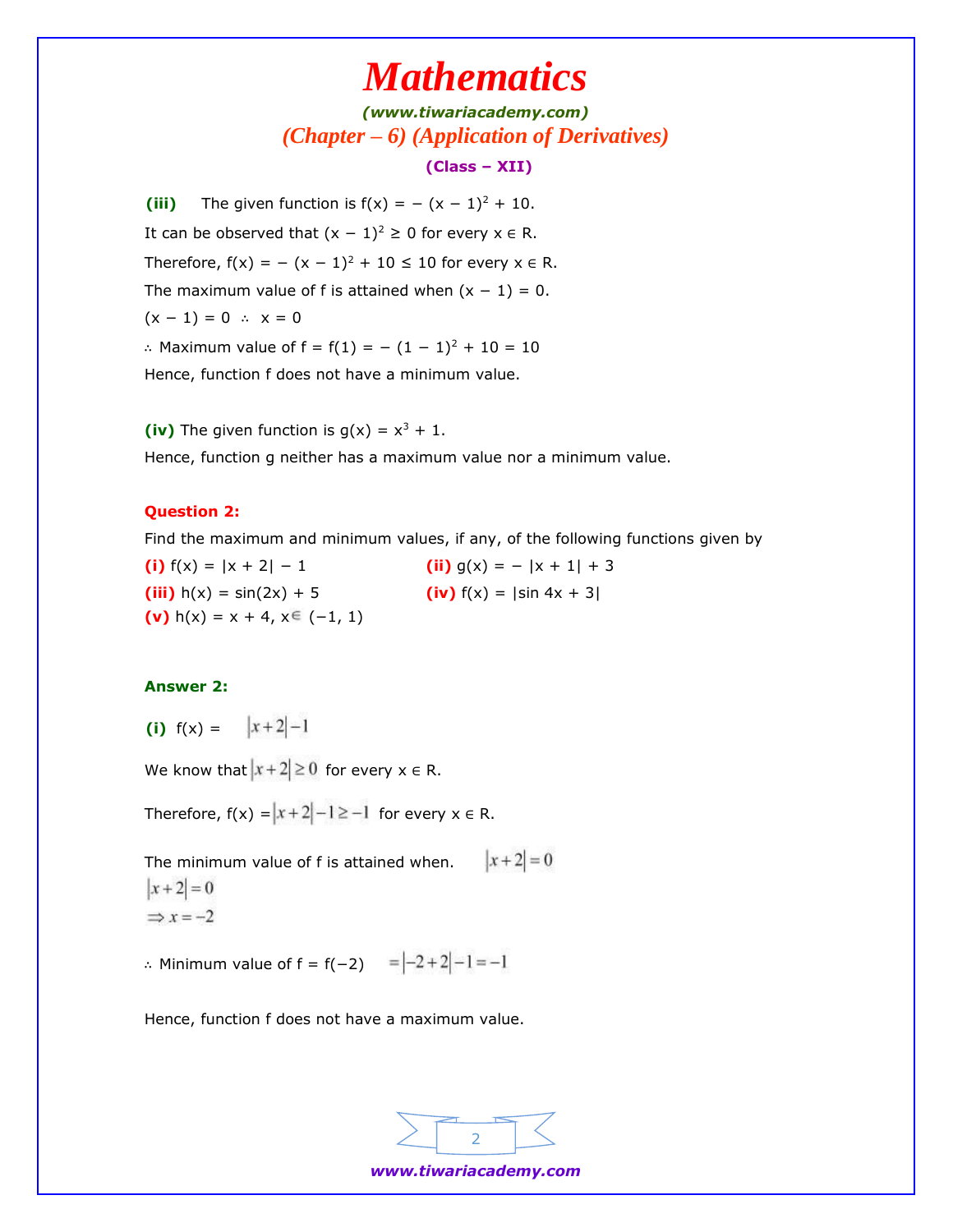*[\(www.tiwariacademy.com\)](http://www.tiwariacademy.com/) (Chapter – 6) (Application of Derivatives)*

**(Class – XII)**

**(ii)**  $g(x) = -|x+1|+3$ 

We know that  $-\left|x+1\right|\leq 0$  for every  $x \in R$ .

Therefore,  $g(x) = -|x+1|+3 \le 3$  for every  $x \in R$ .

 $|x+1|=0$ The maximum value of g is attained when  $|x+1|=0$  $\Rightarrow$  x = -1

∴ Maximum value of  $g = g(-1) = -(-1+1)+3=3$ 

Hence, function g does not have a minimum value.

**(iii)**  $h(x) = \sin 2x + 5$ We know that  $-1 \leq \sin 2x \leq 1$ . ∴ − 1 + 5 ≤ sin 2x + 5 ≤ 1 + 5 ∴ 4 ≤ sin 2x + 5 ≤ 6

Hence, the maximum and minimum values of h are 6 and 4 respectively.

 $(iv) f(x) = |\sin 4x + 3|$ 

We know that  $-1 \leq \sin 4x \leq 1$ . ∴ 2 ≤ sin 4x + 3 ≤ 4 ∴ 2 ≤  $|\sin 4x + 3|$  ≤ 4

Hence, the maximum and minimum values of f are 4 and 2 respectively.

**(v)**  $h(x) = x + 1, x \cdot (-1, 1)$ 

Here, if a point  $x_0$  is closest to −1, then we find  $\frac{x_0}{2}+1 \le x_0+1$  for all  $x_0 \in (-1, 1)$ .

Also, if  $x_1$  is closest to 1, then  $x_1 + 1 < \frac{x_1 + 1}{2} + 1$  for all  $x \in (-1, 1)$ .

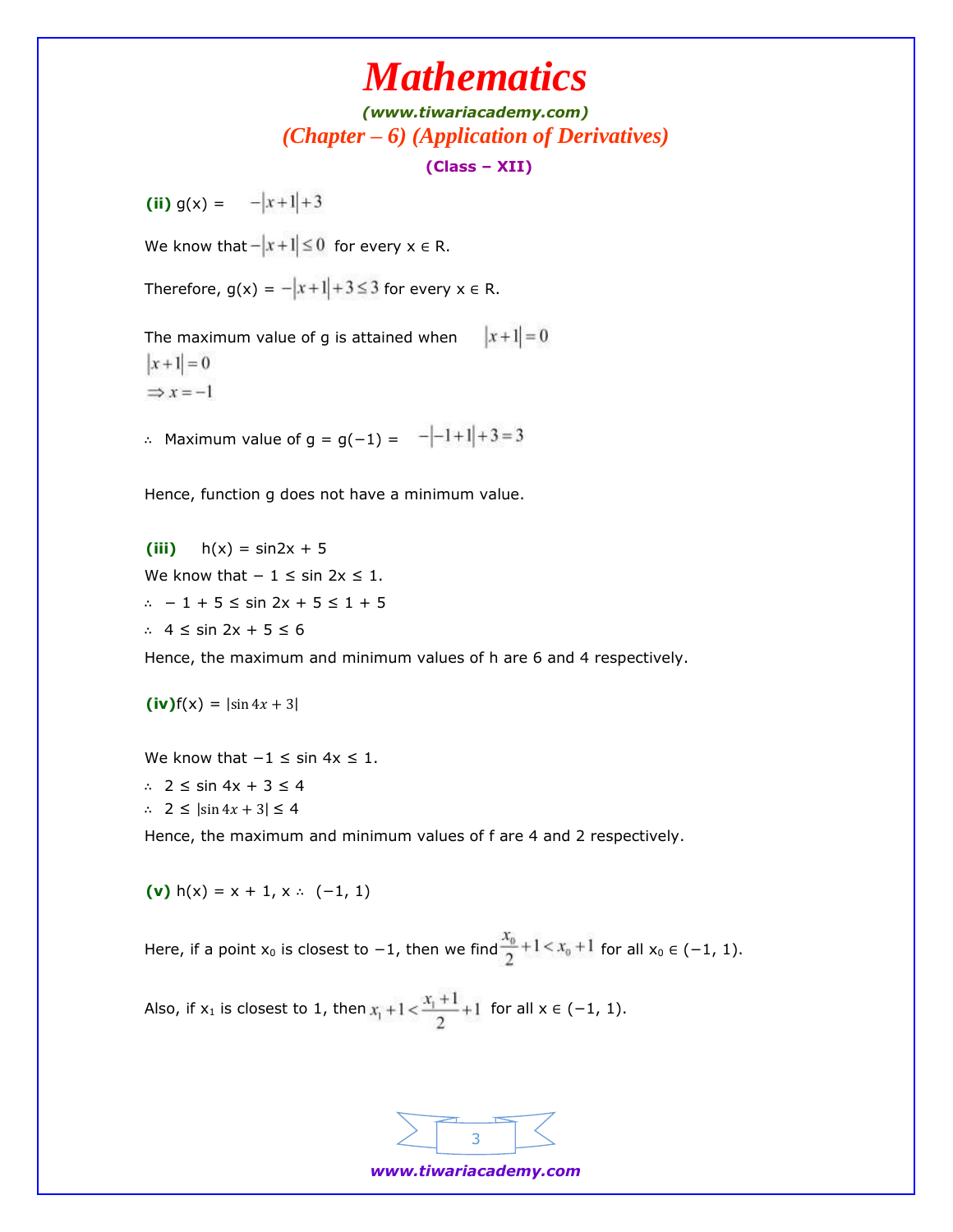### *[\(www.tiwariacademy.com\)](http://www.tiwariacademy.com/) (Chapter – 6) (Application of Derivatives)* **(Class – XII)**

Hence, function h(x) has neither maximum nor minimum value in  $(-1, 1)$ .

#### **Question 3:**

Find the local maxima and local minima, if any, of the following functions. Find also the local maximum and the local minimum values, as the case may be:

**(i).**  $f(x) = x^2$ **(ii).**  $g(x) = x^3 - 3x$ 

**(iii).** h(x) = sinx + cos, 0 <  $x < \frac{\pi}{2}$  (iv). f(x) = sin x – cos x, 0 < x < 2n

(v). 
$$
f(x) = x^3 - 6x^2 + 9x + 15
$$

- (vi).  $g(x) = \frac{x}{2} + \frac{2}{x}, x > 0$
- (vii).  $g(x) = \frac{1}{x^2 + 2}$
- (viii).  $f(x) = x\sqrt{1-x}, x > 0$

#### **Answer 3:**

(i) 
$$
f(x) = x^2
$$
  
\n $\therefore f'(x) = 2x$   
\nNow,  
\n $f'(x) = 0 \Rightarrow x =$   
\nThus,  $x = 0$  is the

Thus,  $x = 0$  is the only critical point which could possibly be the point of local maxima or local minima of f.

We have,  $f''(0) = 2$  which is positive.

 $\boldsymbol{0}$ 

Therefore, by second derivative test,  $x = 0$  is a point of local minima and local minimum value of f at  $x = 0$  is  $f(0) = 0$ .



*www.tiwariacademy.com*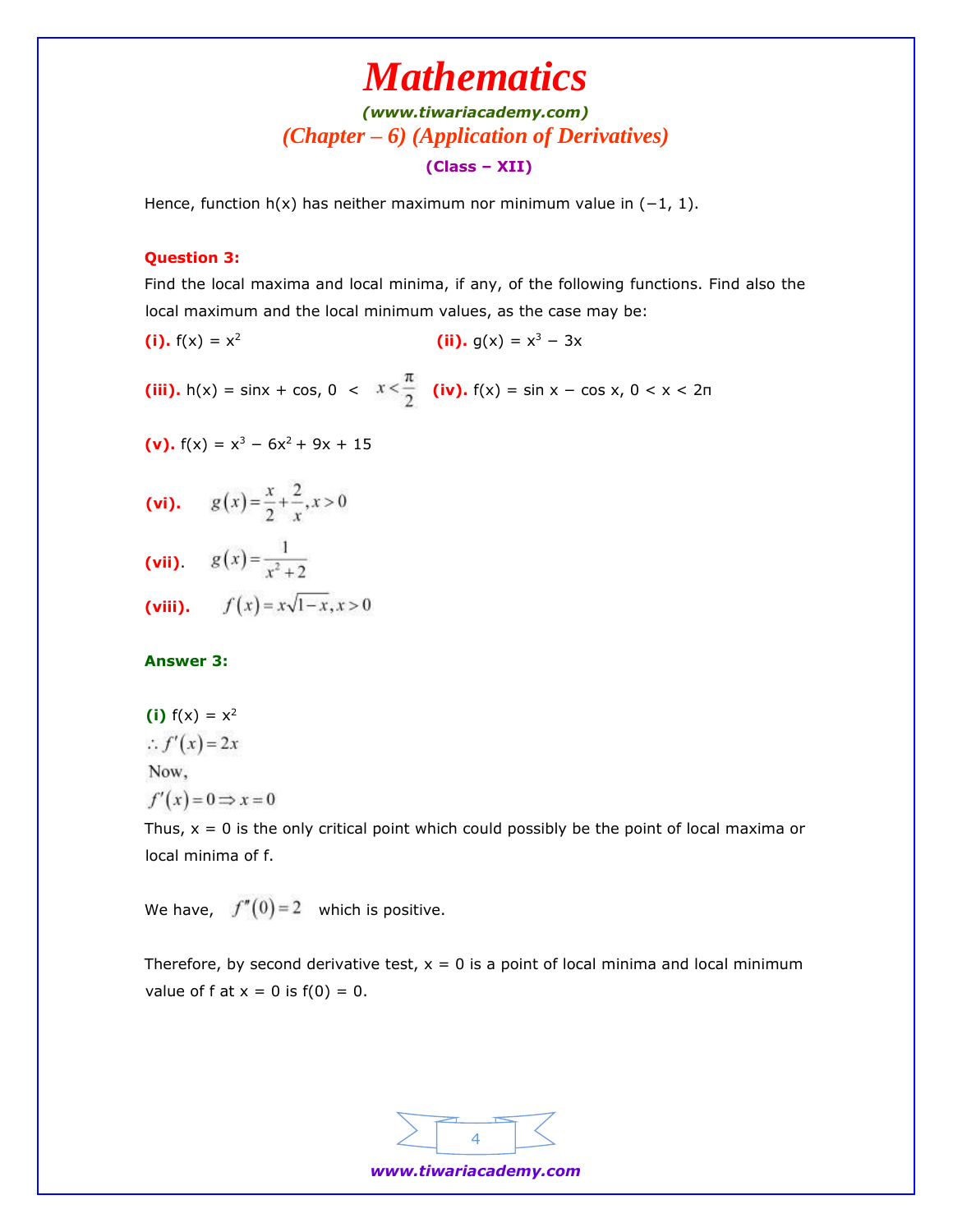*[\(www.tiwariacademy.com\)](http://www.tiwariacademy.com/) (Chapter – 6) (Application of Derivatives)*

**(Class – XII)**

 $(iii)g(x) = x^3 - 3x$ :.  $g'(x) = 3x^2 - 3$ Now,  $g'(x) = 0 \Rightarrow 3x^2 = 3 \Rightarrow x = \pm 1$  $g'(x) = 6x$  $g'(1) = 6 > 0$  $g'(-1) = -6 < 0$ 

By second derivative test,  $x = 1$  is a point of local minima and local minimum value of g at  $x = 1$  is  $g(1) = 1^3 - 3 = 1 - 3 = -2$ .

However,  $x = -1$  is a point of local maxima and local maximum value of g at  $x = -1$ is  $g(1) = (-1)^3 - 3(-1) = -1 + 3 = 2$ .

**(iii)** $h(x) = \sin x + \cos x, 0 < x < \frac{\pi}{2}$ 

$$
\therefore h'(x) = \cos x - \sin x
$$
  
\n
$$
h'(x) = 0 \Rightarrow \sin x = \cos x \Rightarrow \tan x = 1 \Rightarrow x = \frac{\pi}{4} \in \left(0, \frac{\pi}{2}\right)
$$
  
\n
$$
h''(x) = -\sin x - \cos x = -(\sin x + \cos x)
$$
  
\n
$$
h''\left(\frac{\pi}{4}\right) = -\left(\frac{1}{\sqrt{2}} + \frac{1}{\sqrt{2}}\right) = -\frac{2}{\sqrt{2}} = -\sqrt{2} < 0
$$

Therefore, by second derivative test,  $x = \frac{1}{x}$  is a point of local maxima and the local

maximum value of h at  $x = \frac{\pi}{4}$  is  $h\left(\frac{\pi}{4}\right) = \sin\frac{\pi}{4} + \cos\frac{\pi}{4} = \frac{1}{\sqrt{2}} + \frac{1}{\sqrt{2}} = \sqrt{2}$ .

(iv) 
$$
f(x) = \sin x - \cos x
$$
,  $0 < x < 2\pi$   
\n $\therefore f'(x) = \cos x + \sin x$   
\n $f'(x) = 0 \Rightarrow \cos x = -\sin x \Rightarrow \tan x = -1 \Rightarrow x = \frac{3\pi}{4}, \frac{7\pi}{4} \in (0, 2\pi)$   
\n $f''(x) = -\sin x + \cos x$   
\n $f''\left(\frac{3\pi}{4}\right) = -\sin \frac{3\pi}{4} + \cos \frac{3\pi}{4} = -\frac{1}{\sqrt{2}} - \frac{1}{\sqrt{2}} = -\sqrt{2} > 0$   
\n $f''\left(\frac{7\pi}{4}\right) = -\sin \frac{7\pi}{4} + \cos \frac{7\pi}{4} = \frac{1}{\sqrt{2}} + \frac{1}{\sqrt{2}} = \sqrt{2} > 0$ 

5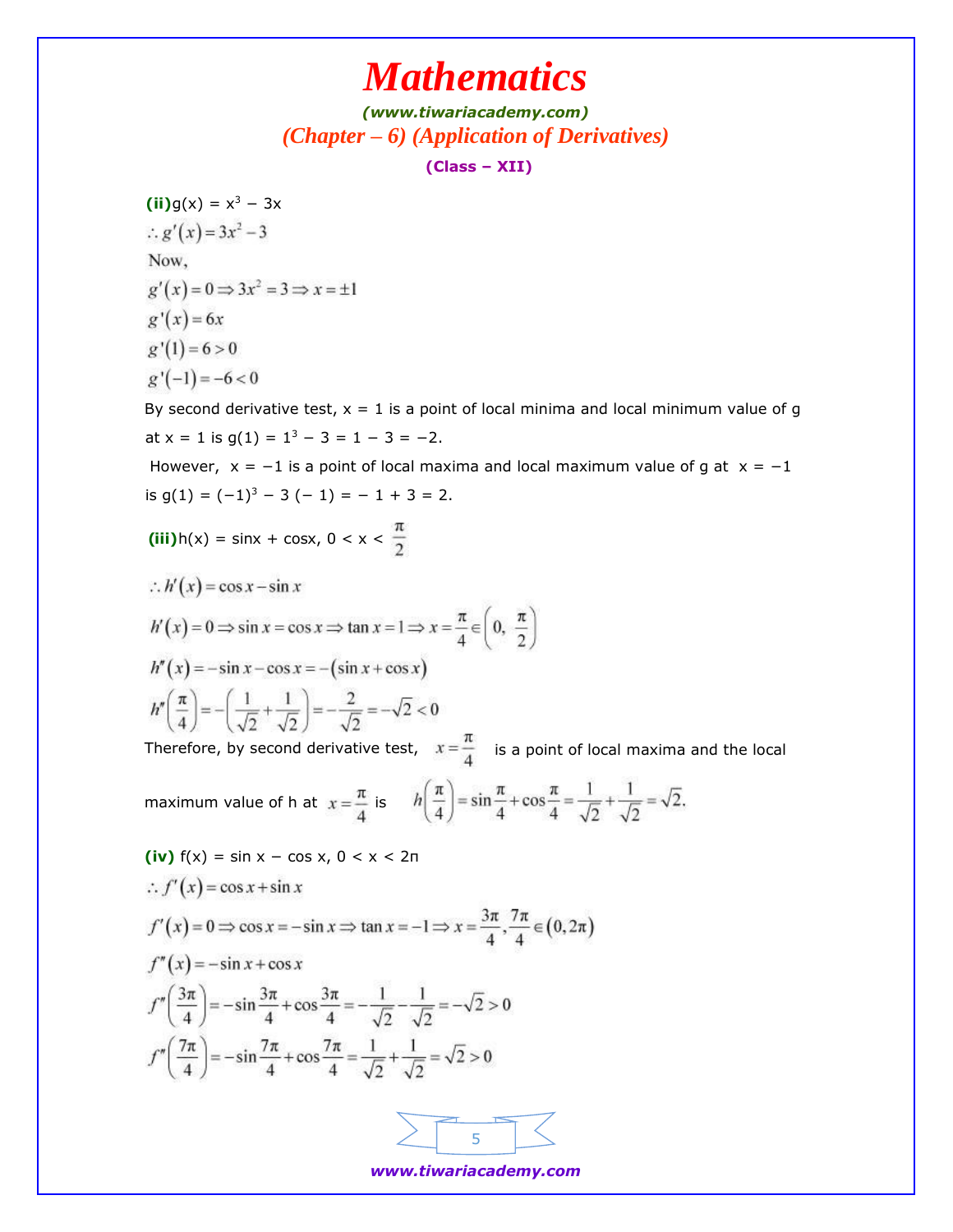*[\(www.tiwariacademy.com\)](http://www.tiwariacademy.com/) (Chapter – 6) (Application of Derivatives)* **(Class – XII)**

Therefore, by second derivative test,  $x = \frac{1}{x}$  is a point of local maxima and the local

maximum value of f at  $x = \frac{3\pi}{4}$  is  $f\left(\frac{3\pi}{4}\right) = \sin\frac{3\pi}{4} - \cos\frac{3\pi}{4} = \frac{1}{\sqrt{2}} + \frac{1}{\sqrt{2}} = \sqrt{2}$ .

However,  $x = \frac{7\pi}{4}$  is a point of local minima and the local minimum value of f is  $f\left(\frac{7\pi}{4}\right) = \sin\frac{7\pi}{4} - \cos\frac{7\pi}{4} = -\frac{1}{\sqrt{2}} - \frac{1}{\sqrt{2}} = -\sqrt{2}$ 

.

(v) 
$$
f(x) = x^3 - 6x^2 + 9x + 15
$$
  
\n $\therefore f'(x) = 3x^2 - 12x + 9$   
\n $f'(x) = 0 \Rightarrow 3(x^2 - 4x + 3) = 0$   
\n $\Rightarrow 3(x-1)(x-3) = 0$   
\n $\Rightarrow x = 1, 3$   
\nNow,  $f''(x) = 6x - 12 = 6(x-2)$   
\n $f''(1) = 6(1-2) = -6 < 0$   
\n $f''(3) = 6(3-2) = 6 > 0$ 

Therefore, by second derivative test,  $x = 1$  is a point of local maxima and the local maximum value of f at  $x = 1$  is  $f(1) = 1 - 6 + 9 + 15 = 19$ . However,  $x = 3$  is a point of local minima and the local minimum value of f at  $x = 3$  is  $f(3) = 27 - 54 + 27 + 15 = 15.$ 



*www.tiwariacademy.com*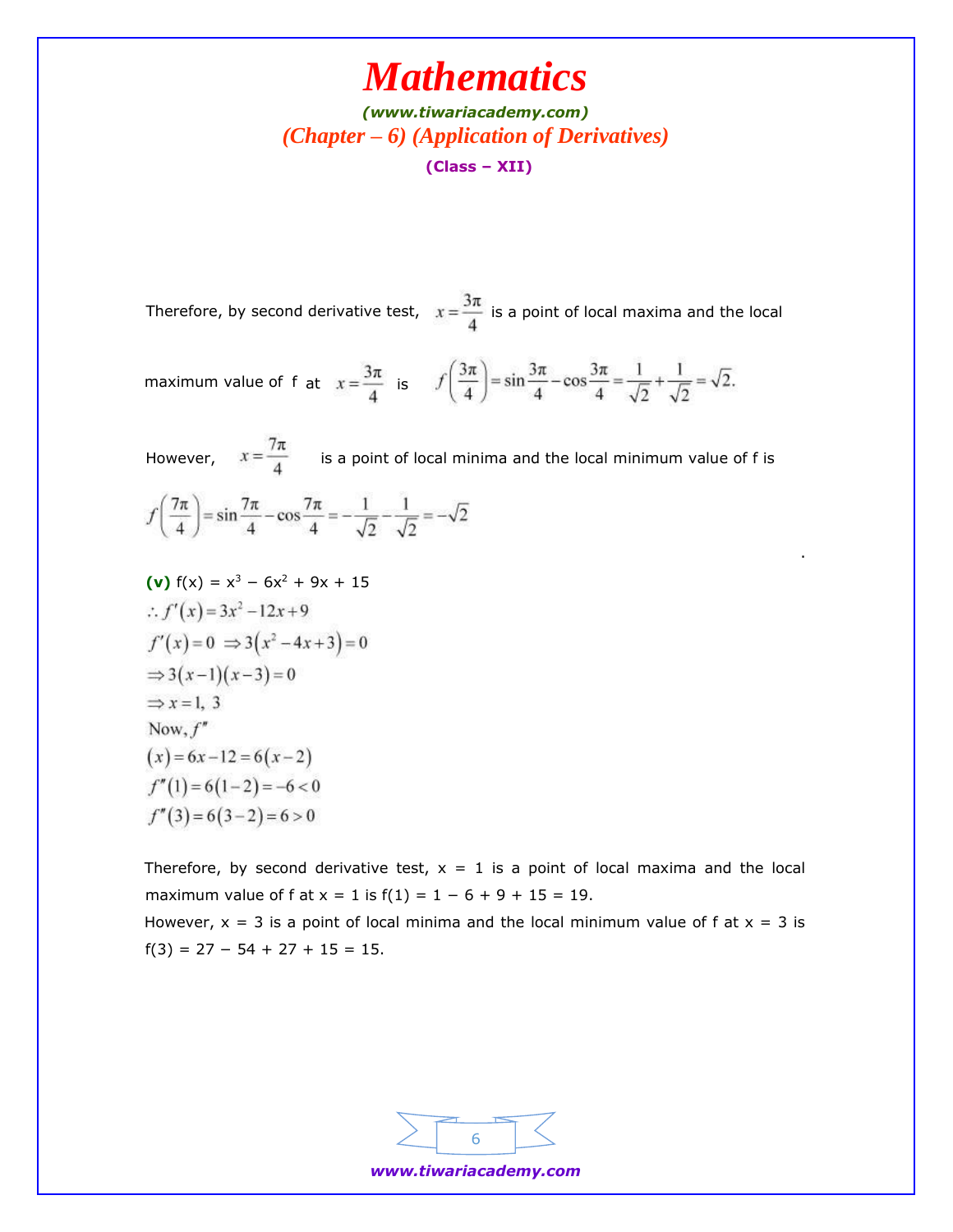*[\(www.tiwariacademy.com\)](http://www.tiwariacademy.com/) (Chapter – 6) (Application of Derivatives)*

**(Class – XII)**

(vi) 
$$
g(x) = \frac{x}{2} + \frac{2}{x}, x > 0
$$
  

$$
\therefore g'(x) = \frac{1}{2} - \frac{2}{x^2}
$$

Now,

$$
g'(x) = 0
$$
 gives  $\frac{2}{x^2} = \frac{1}{2} \Rightarrow x^2 = 4 \Rightarrow x = \pm 2$ 

Since  $x > 0$ , we take  $x = 2$ . Now,

$$
g''(x) = \frac{4}{x^3}
$$
  
 
$$
g''(2) = \frac{4}{2^3} = \frac{1}{2} > 0
$$

Therefore, by second derivative test,  $x = 2$  is a point of local minima and the local

minimum value of g at x = 2 is g(2) =  $\frac{2}{2} + \frac{2}{2} = 1 + 1 = 2$ . (vii)  $g(x) = \frac{1}{x^2 + 2}$  $\therefore g'(x) = \frac{-(2x)}{(x^2+2)^2}$  $g'(x) = 0 \Rightarrow \frac{-2x}{(x^2 + 2)^2} = 0 \Rightarrow x = 0$ 

Now, for values close to  $x = 0$  and to the left of 0,  $g'(x) > 0$ . Also, for values close

to x = 0 and to the right of 0, 
$$
g'(x) < 0
$$

Therefore, by first derivative test,  $x = 0$  is a point of local maxima and the local

maximum value of 
$$
g(0)
$$
 is  $\frac{1}{0+2} = \frac{1}{2}$ .



*www.tiwariacademy.com*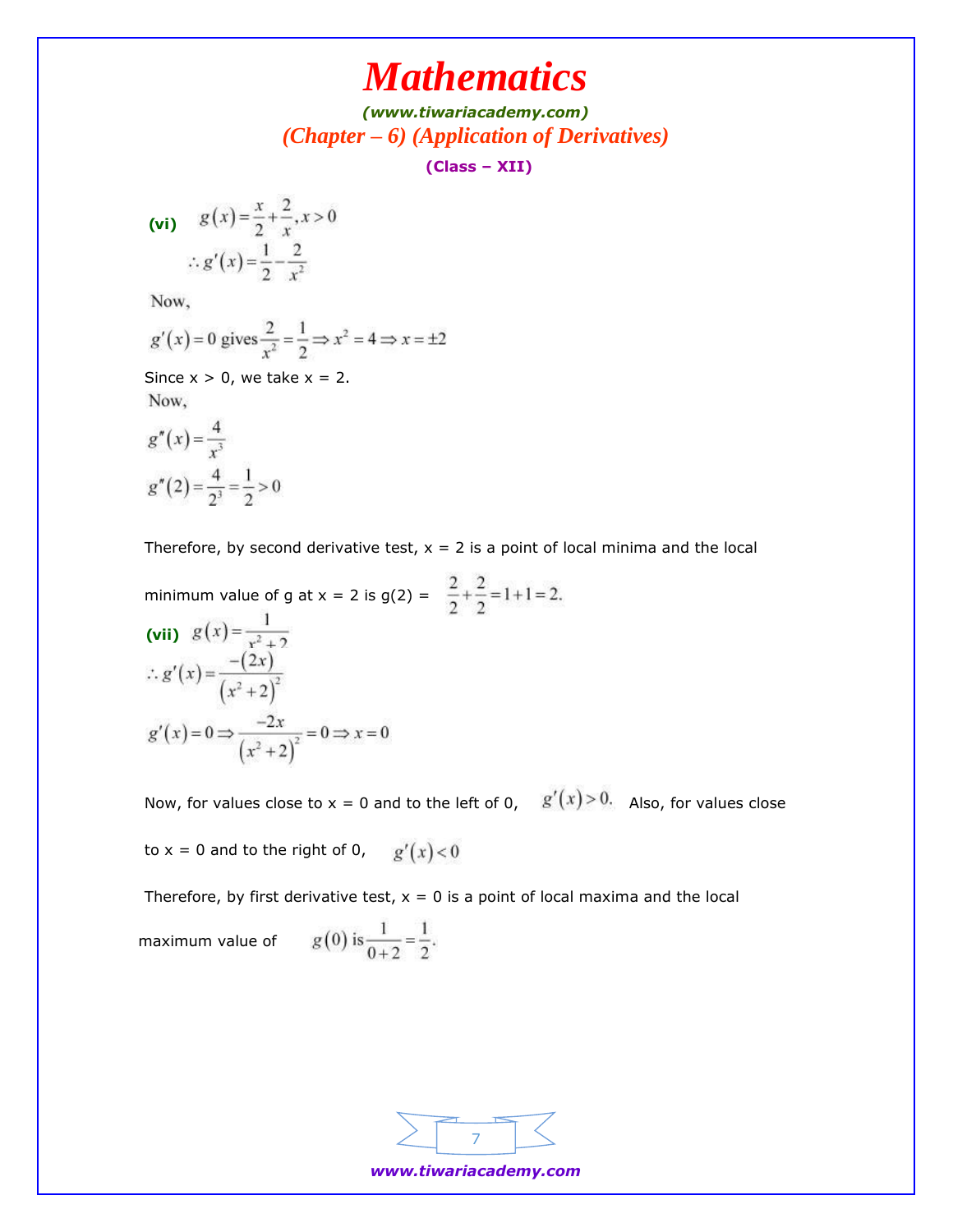*[\(www.tiwariacademy.com\)](http://www.tiwariacademy.com/) (Chapter – 6) (Application of Derivatives)* **(Class – XII)**

.

(viii) 
$$
f(x)=x\sqrt{1-x}, x>0
$$
  
\n
$$
\therefore f'(x) = \sqrt{1-x} + x \cdot \frac{1}{2\sqrt{1-x}}(-1) = \sqrt{1-x} - \frac{x}{2\sqrt{1-x}}
$$
\n
$$
= \frac{2(1-x)-x}{2\sqrt{1-x}} = \frac{2-3x}{2\sqrt{1-x}}
$$
\n
$$
f'(x) = 0 \Rightarrow \frac{2-3x}{2\sqrt{1-x}} = 0 \Rightarrow 2-3x = 0 \Rightarrow x = \frac{2}{3}
$$
\n
$$
f''(x) = \frac{1}{2} \left[ \frac{\sqrt{1-x}(-3) - (2-3x)\left(\frac{-1}{2\sqrt{1-x}}\right)}{1-x} \right]
$$
\n
$$
= \frac{\sqrt{1-x}(-3) + (2-3x)\left(\frac{1}{2\sqrt{1-x}}\right)}{2(1-x)}
$$
\n
$$
= \frac{-6(1-x) + (2-3x)}{4(1-x)^{\frac{3}{2}}}
$$
\n
$$
f''\left(\frac{2}{3}\right) = \frac{3\left(\frac{2}{3}\right) - 4}{4\left(1-\frac{2}{3}\right)^{\frac{3}{2}}} = \frac{2-4}{4\left(\frac{1}{3}\right)^{\frac{3}{2}}} = \frac{-1}{2\left(\frac{1}{3}\right)^{\frac{3}{2}}} < 0
$$

Therefore, by second derivative test,  $x = \frac{2}{3}$  is a point of local maxima and the local

maximum value of f at  $x = \frac{2}{3}$  is

$$
f\left(\frac{2}{3}\right) = \frac{2}{3}\sqrt{1-\frac{2}{3}} = \frac{2}{3}\sqrt{\frac{1}{3}} = \frac{2}{3\sqrt{3}} = \frac{2\sqrt{3}}{9}.
$$



*www.tiwariacademy.com*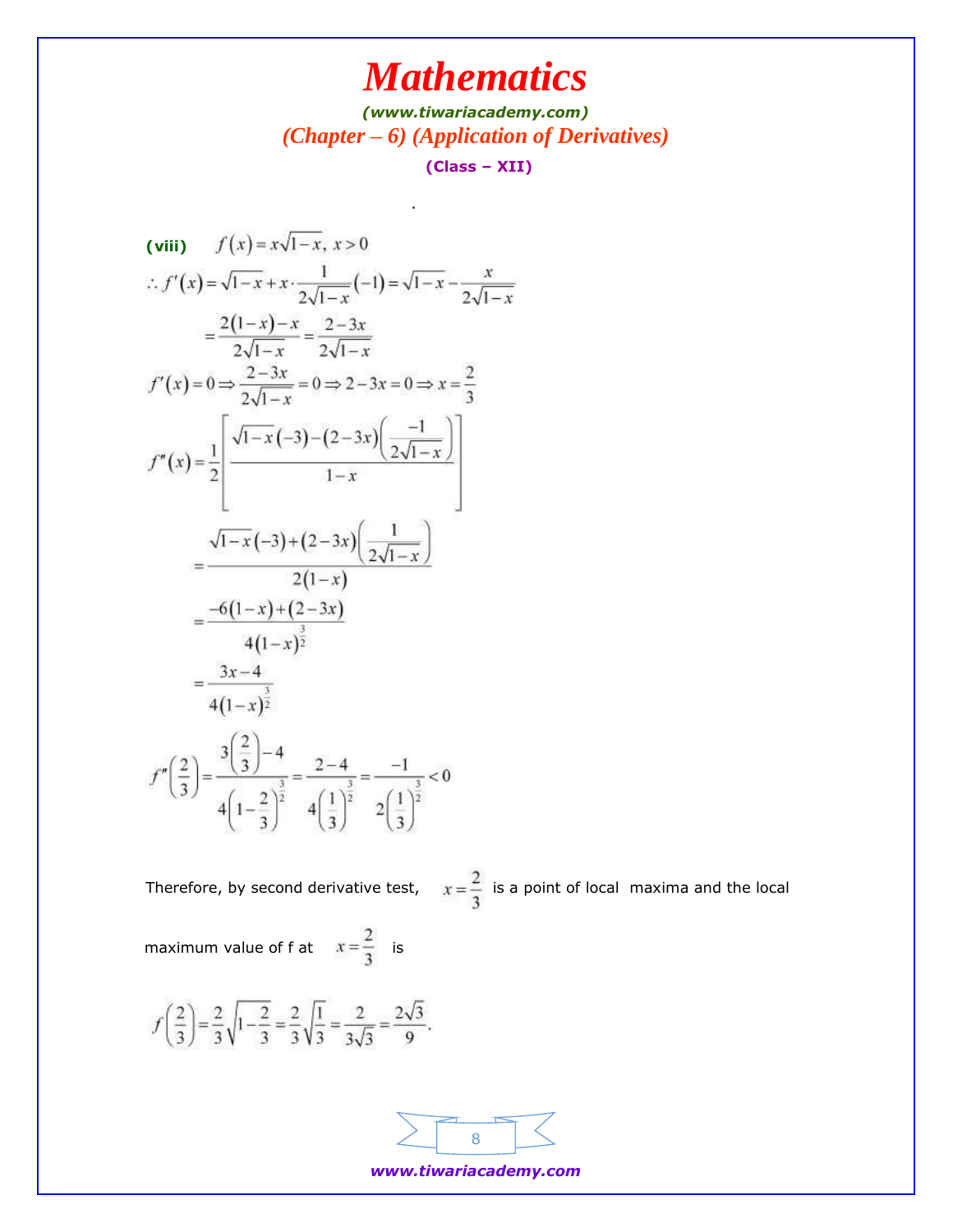## *[\(www.tiwariacademy.com\)](http://www.tiwariacademy.com/) (Chapter – 6) (Application of Derivatives)* **(Class – XII)**

#### **Question 4:**

Prove that the following functions do not have maxima or minima:

**(i)**  $f(x) = e^x$  **(ii)**  $g(x) = logx$ **(iii)**  $h(x) = x^3 + x^2 + x + 1$ 

#### **Answer 4:**

**(i).** We have,

 $f(x) = e^x$ 

$$
\therefore f'(x) = e^x
$$

Now, if  $f'(x) = 0$ , then  $e^x = 0$  But, the exponential function can never assume 0 for any value of x.

Therefore, there does not exist c∴ R such that  $f'(c) = 0$ . Hence, function f does not have maxima or minima.

**(ii).** We have,

 $g(x) = log x$ 

$$
\therefore g'(x) = \frac{1}{x}
$$

Since  $\log x$  is defined for a positive number x,  $g'(x) > 0$  for any x.

Therefore, there does not exist c∴ R such that  $g'(c) = 0$ Hence, function g does not have maxima or minima.

**(iii).** We have,  $h(x) = x^3 + x^2 + x + 1$ 

$$
\therefore h'(x) = 3x^2 + 2x + 1
$$

Now,

 $h(x) = 0$  ∴ 3x<sup>2</sup> + 2x + 1 = 0 ∴

Therefore, there does not exist c∴ R such that.  $h'(c) = 0$ Hence, function h does not have maxima or minima.



*www.tiwariacademy.com*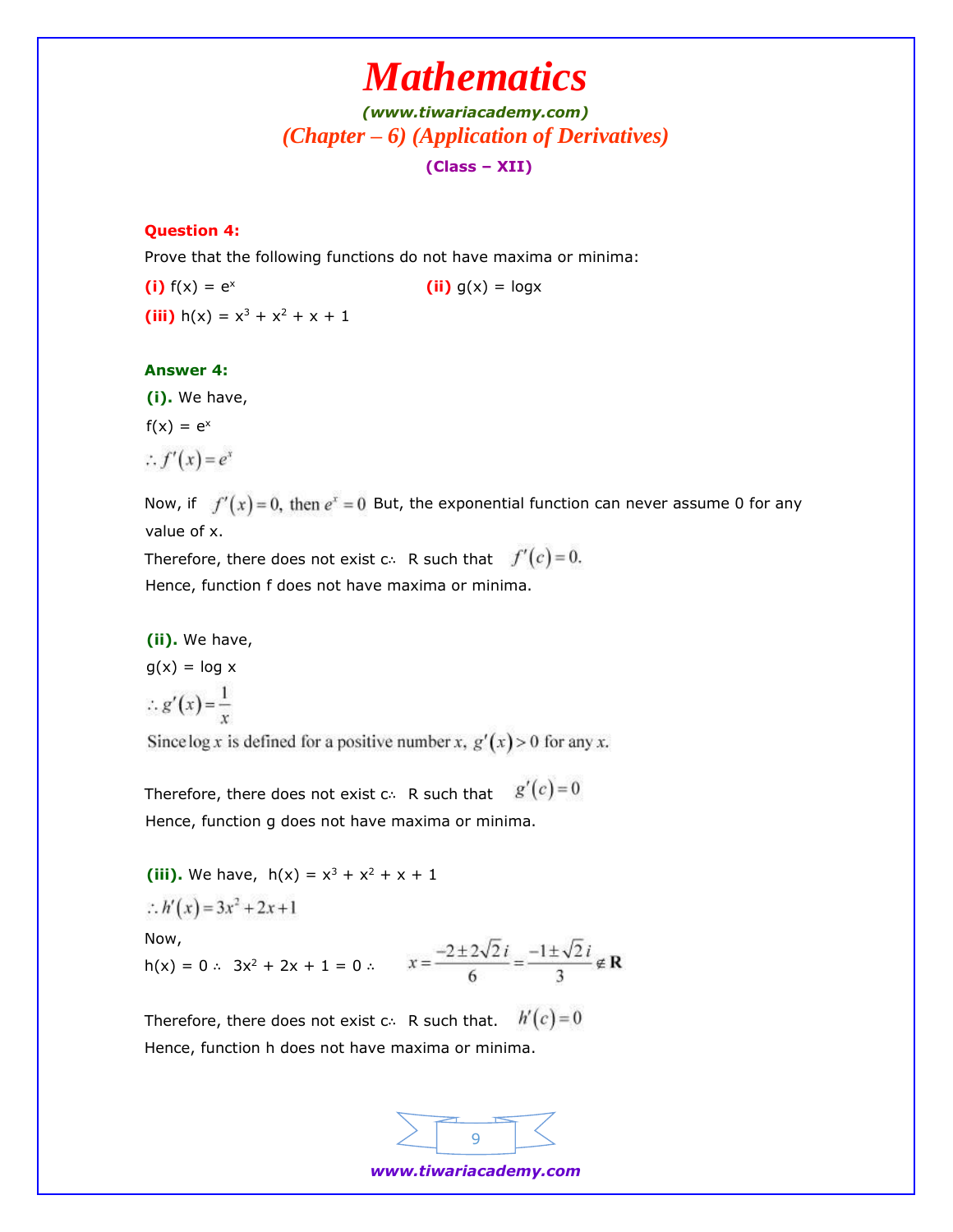*[\(www.tiwariacademy.com\)](http://www.tiwariacademy.com/) (Chapter – 6) (Application of Derivatives)* **(Class – XII)**

### **Question 5:**

Find the absolute maximum value and the absolute minimum value of the following functions in the given intervals:

(i) 
$$
f(x) = x^3, x \in [-2, 2]
$$
 (ii).  $f(x) = \sin x + \cos x, x \in [0, \pi]$ 

(iii) 
$$
f(x) = 4x - \frac{1}{2}x^2, x \in \left[-2, \frac{9}{2}\right]
$$

(iv) 
$$
f(x)=(x-1)^2+3, x \in [-3,1]
$$

### **Answer 5:**

(i) The given function is  $f(x) = x^3$ .

$$
\therefore f'(x) = 3x^2
$$

Now,

$$
f'(x) = 0 \implies x = 0
$$

Then, we evaluate the value of f at critical point  $x = 0$  and at end points of the interval  $[-2, 2]$ .  $f(0) = 0 f(-2) = (-2)^3 = -8 f(2) = (2)^3 = 8$ 

Hence, we can conclude that the absolute maximum value of f on [−2, 2] is 8 occurring at  $x = 2$ . Also, the absolute minimum value of f on  $[-2, 2]$  is  $-8$  occurring at  $x = -2$ .

**(ii)**The given function is  $f(x) = \sin x + \cos x$ .  $\therefore f'(x) = \cos x - \sin x$ Now,

 $f'(x) = 0 \implies \sin x = \cos x \implies \tan x = 1 \implies x = \frac{\pi}{4}$ 

Then, we evaluate the value of f at critical point  $x = \frac{1}{4}$  and at the end points of the interval [0, π].

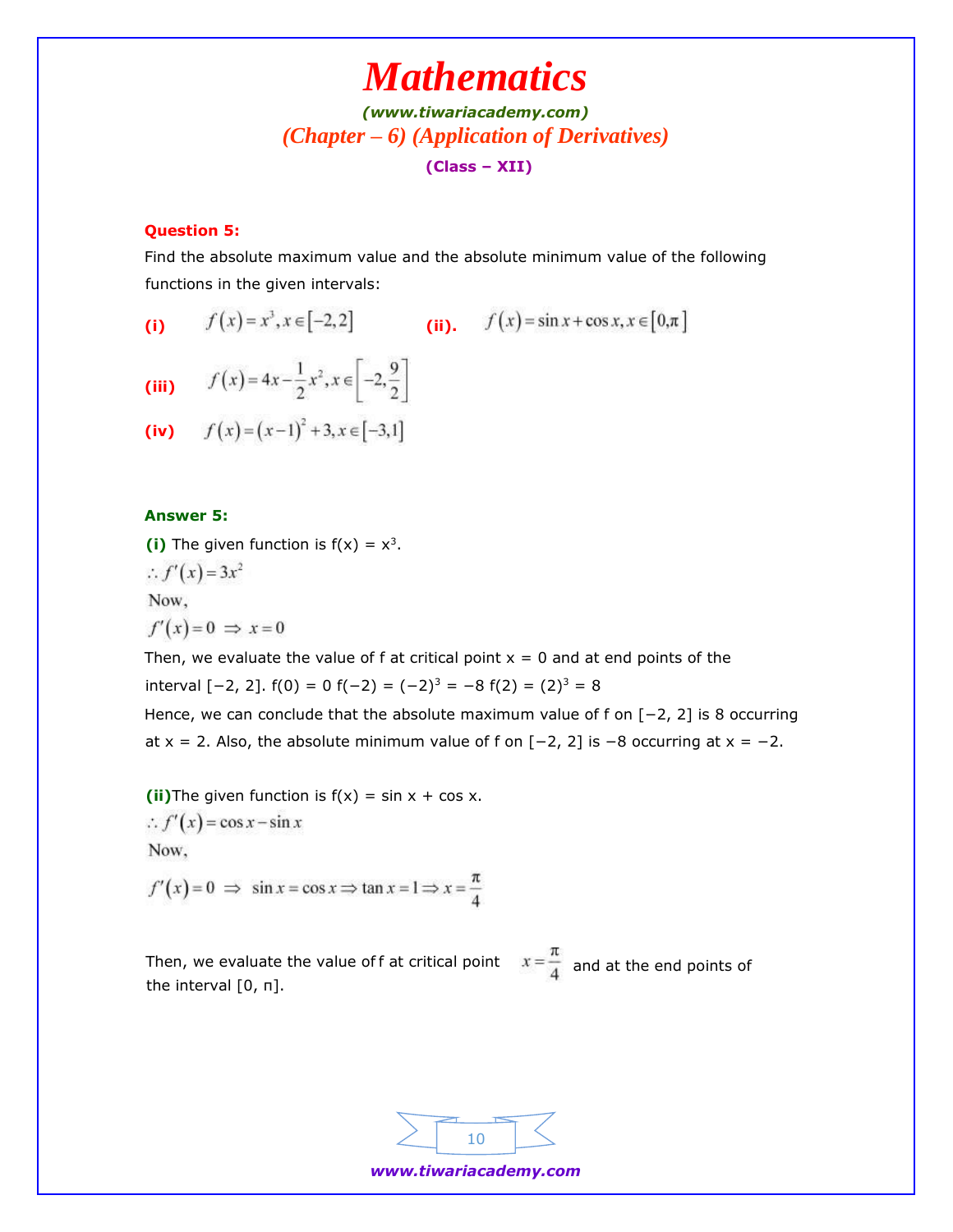*[\(www.tiwariacademy.com\)](http://www.tiwariacademy.com/) (Chapter – 6) (Application of Derivatives)*

**(Class – XII)**

$$
f\left(\frac{\pi}{4}\right) = \sin\frac{\pi}{4} + \cos\frac{\pi}{4} = \frac{1}{\sqrt{2}} + \frac{1}{\sqrt{2}} = \frac{2}{\sqrt{2}} = \sqrt{2}
$$
  

$$
f(0) = \sin 0 + \cos 0 = 0 + 1 = 1
$$
  

$$
f(\pi) = \sin \pi + \cos \pi = 0 - 1 = -1
$$

Hence, we can conclude that the absolute maximum value of f on [0, n] is  $\sqrt{2}$ 

occurring at  $x = \frac{\pi}{4}$  and the absolute minimum value of f on [0, π] is −1 occurring at  $x = \pi$ .

(iii) The given function is 
$$
f(x) = 4x - \frac{1}{2}x^2
$$
.  
\n
$$
\therefore f'(x) = 4 - \frac{1}{2}(2x) = 4 - x
$$
\nNow,

 $f'(x)=0 \Rightarrow x=4$ 

Then, we evaluate the value of f at critical point  $x = 4$  and at the end points of the

interval 
$$
\left[-2, \frac{9}{2}\right]
$$
  
\n $f(4) = 16 - \frac{1}{2}(16) = 16 - 8 = 8$   
\n $f(-2) = -8 - \frac{1}{2}(4) = -8 - 2 = -10$   
\n $f\left(\frac{9}{2}\right) = 4\left(\frac{9}{2}\right) - \frac{1}{2}\left(\frac{9}{2}\right)^2 = 18 - \frac{81}{8} = 18 - 10.125 = 7.875$   
\nHence, we can conclude that the absolute maximum value of f on

Afron  $\left[-2, \frac{9}{2}\right]$  is 8<br> $\left[-2, \frac{9}{2}\right]$ occurring at  $x = 4$  and the absolute minimum value of f on

is  $-10$  occurring at  $x = -2$ .

**(iv)** The given function is  $f(x) = (x-1)^2 + 3$ . :.  $f'(x) = 2(x-1)$ 

Now,

$$
f'(x) = 0 \Rightarrow \qquad 2(x - 1) = 0 \therefore x = 1
$$



*www.tiwariacademy.com*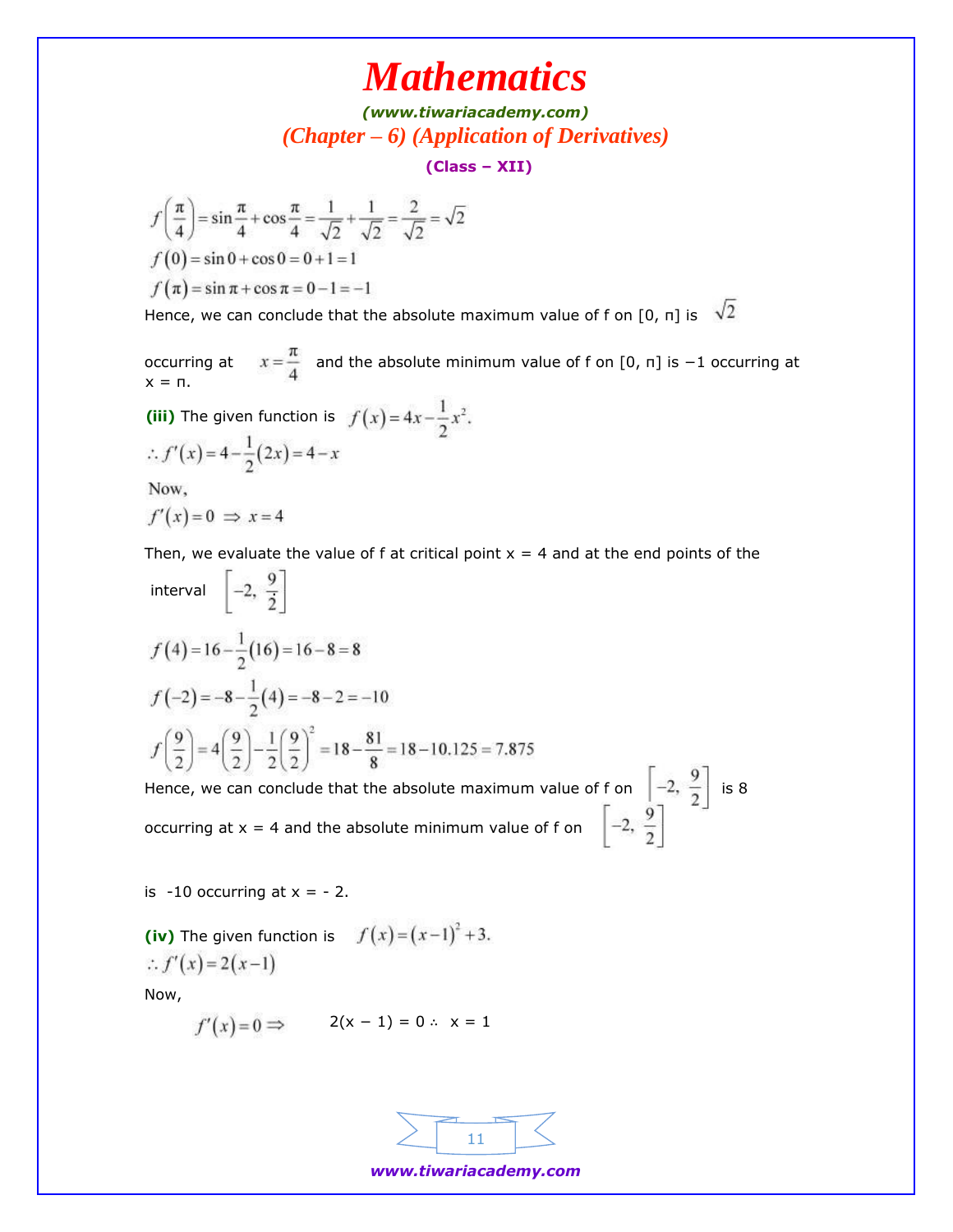## *[\(www.tiwariacademy.com\)](http://www.tiwariacademy.com/) (Chapter – 6) (Application of Derivatives)* **(Class – XII)**

Then, we evaluate the value of f at critical point  $x = 1$  and at the end points of the interval [−3, 1].

$$
f(1) = (1-1)^2 + 3 = 0+3 = 3
$$
  

$$
f(-3) = (-3-1)^2 + 3 = 16+3 = 19
$$

Hence, we can conclude that the absolute maximum value of f on [−3, 1] is 19 occurring at  $x = -3$  and the minimum value of f on  $[-3, 1]$  is 3 occurring at  $x = 1$ .

### **Question 6:**

Find the maximum profit that a company can make, if the profit function is given by  $p(x)$  $= 41 - 24x - 18x^2$ 

### **Answer 6:**

The profit function is given as  $p(x) = 41 - 24x - 18x^2$ .

:. 
$$
p'(x) = -24 - 36x
$$
  
\n $p''(x) = -36$   
\nNow,  
\n $p'(x) = 0 \implies x = \frac{-24}{36} = -\frac{2}{3}$   
\nAlso,

$$
p''\left(\frac{-2}{3}\right) = -36 < 0
$$

By second derivative test,

 $x = -\frac{2}{3}$  is the point of local maxima of p.

$$
\therefore \text{ Maximum profit} = p\left(-\frac{2}{3}\right)
$$

$$
= 41 - 24\left(-\frac{2}{3}\right) - 18\left(-\frac{2}{3}\right)^2
$$

$$
= 41 + 16 - 8
$$

$$
= 49
$$

Hence, the maximum profit that the company can make is 49 units.



*www.tiwariacademy.com*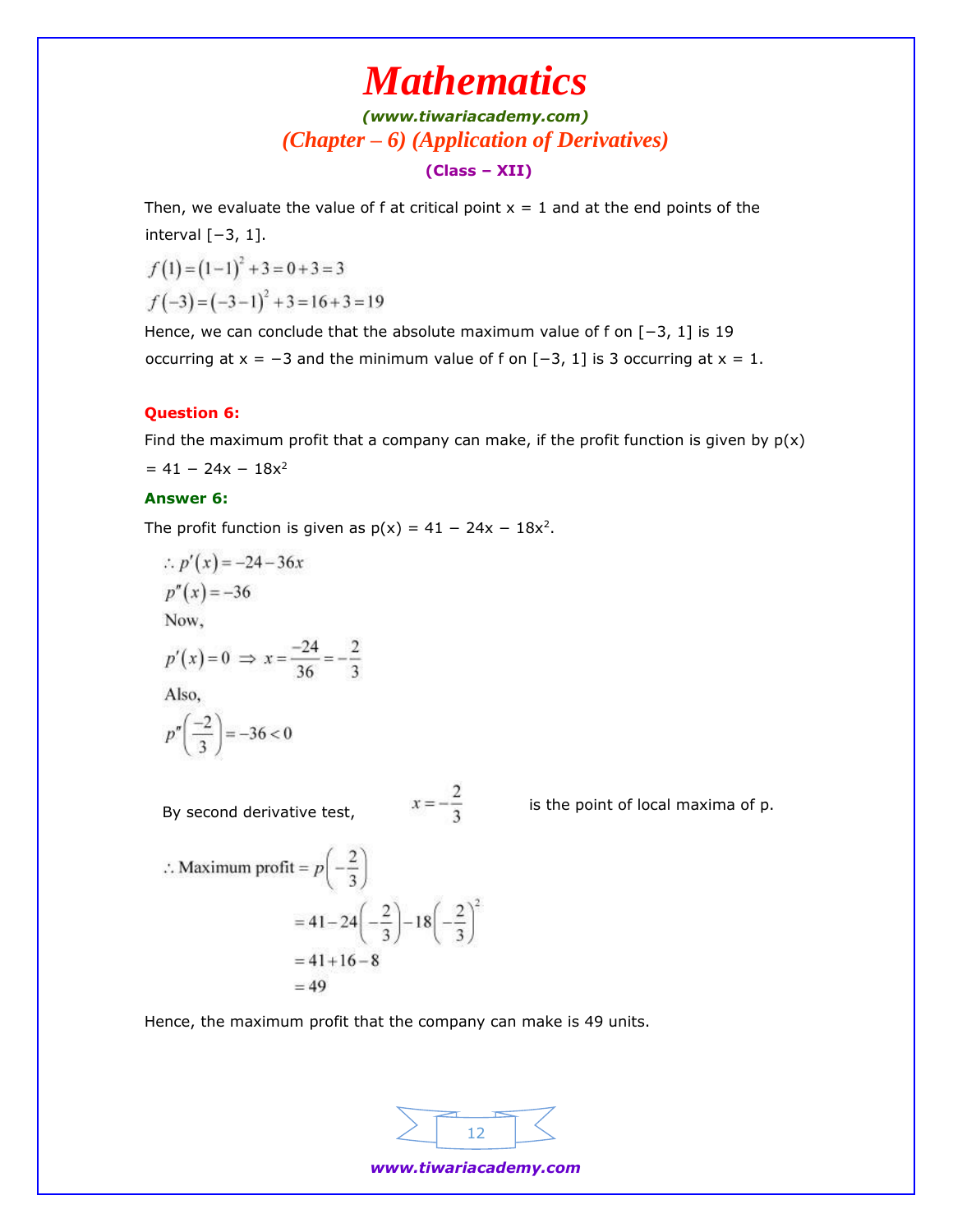## *[\(www.tiwariacademy.com\)](http://www.tiwariacademy.com/) (Chapter – 6) (Application of Derivatives)* **(Class – XII)**

### **Question 7:**

Find both the maximum value and the minimum value of  $3x^4 - 8x^3 + 12x^2 - 48x + 25$ on the interval [0, 3].

### **Answer 7:**

Let 
$$
f(x) = 3x^4 - 8x^3 + 12x^2 - 48x + 25
$$
.  
\n
$$
\therefore f'(x) = 12x^3 - 24x^2 + 24x - 48
$$
\n
$$
= 12\left(x^3 - 2x^2 + 2x - 4\right)
$$
\n
$$
= 12\left[x^2(x-2) + 2(x-2)\right]
$$
\n
$$
= 12(x-2)\left(x^2 + 2\right)
$$

Now,  $f'(x) = 0$  gives  $x = 2$  or  $x^2 + 2 = 0$  for which there are no real roots.

Therefore, we consider only  $x = 2 \in [0, 3]$ .

Now, we evaluate the value of f at critical point  $x = 2$  and at the end points of the interval [0, 3].

$$
f(2) = 3(16) - 8(8) + 12(4) - 48(2) + 25
$$
  
= 48 - 64 + 48 - 96 + 25  
= -39  

$$
f(0) = 3(0) - 8(0) + 12(0) - 48(0) + 25
$$
  
= 25  

$$
f(3) = 3(81) - 8(27) + 12(9) - 48(3) + 25
$$
  
= 243 - 216 + 108 - 144 + 25 = 16

Hence, we can conclude that the absolute maximum value of f on [0, 3] is 25 occurring at  $x = 0$  and the absolute minimum value of f at [0, 3] is  $-$  39 occurring at  $x = 2$ .

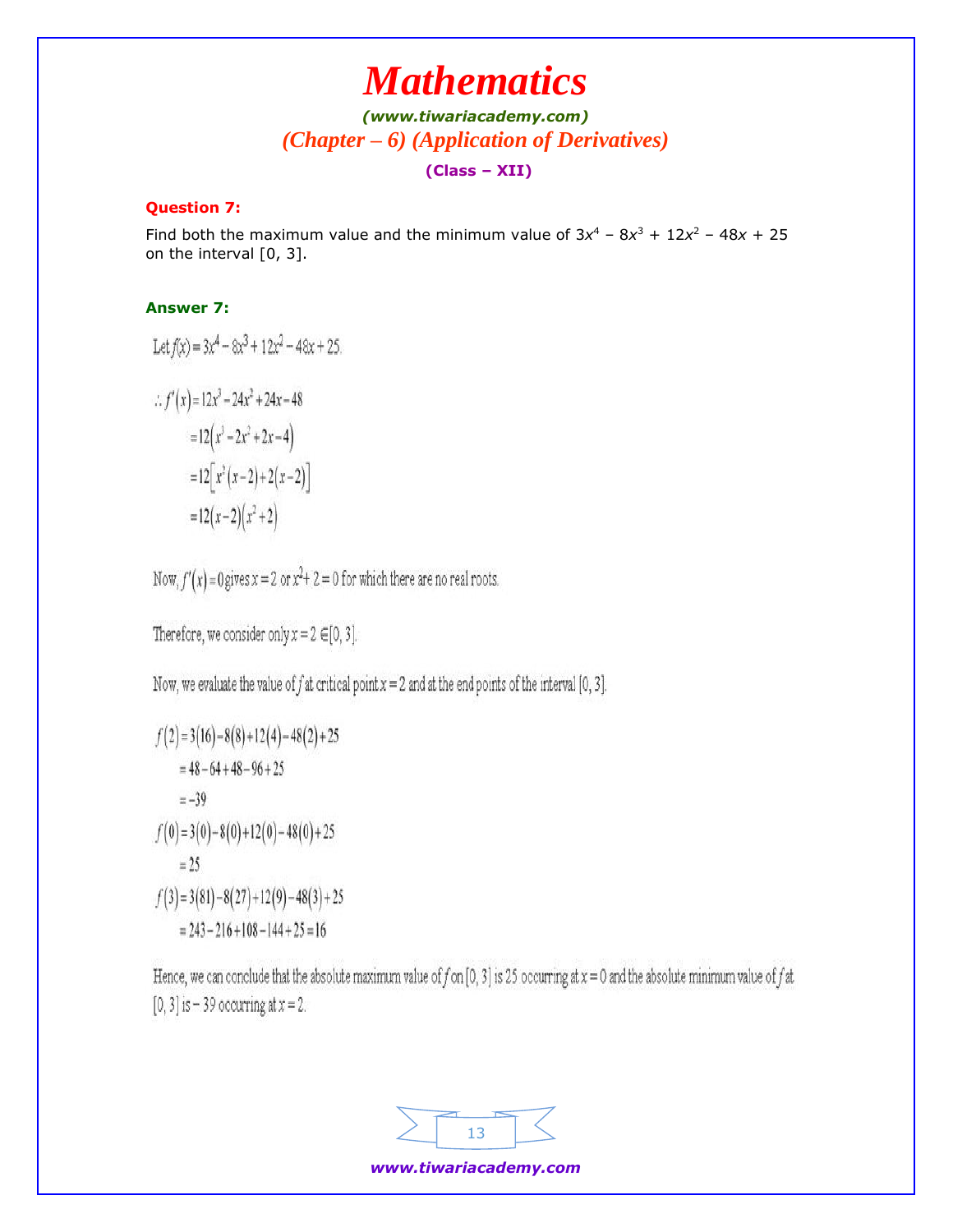## *[\(www.tiwariacademy.com\)](http://www.tiwariacademy.com/) (Chapter – 6) (Application of Derivatives)* **(Class – XII)**

### **Question 8:**

At what points in the interval [0, 2π], does the function sin 2x attain its maximum value?

#### **Answer 8:**

Let 
$$
f(x) = \sin 2x
$$
.  
\n $\therefore f'(x) = 2\cos 2x$   
\nNow,  
\n $f'(x) = 0 \implies \cos 2x = 0$   
\n $\Rightarrow 2x = \frac{\pi}{2}, \frac{3\pi}{2}, \frac{5\pi}{2}, \frac{7\pi}{2}$   
\n $\Rightarrow x = \frac{\pi}{4}, \frac{3\pi}{4}, \frac{5\pi}{4}, \frac{7\pi}{4}$ 

Then, we evaluate the values of f at critical points  $\alpha$ end points of the interval [0, 2π].

$$
x = \frac{\pi}{4}, \frac{3\pi}{4}, \frac{5\pi}{4}, \frac{7\pi}{4}
$$
 and at the

$$
f\left(\frac{\pi}{4}\right) = \sin\frac{\pi}{2} = 1, f\left(\frac{3\pi}{4}\right) = \sin\frac{3\pi}{2} = -1
$$
  

$$
f\left(\frac{5\pi}{4}\right) = \sin\frac{5\pi}{2} = 1, f\left(\frac{7\pi}{4}\right) = \sin\frac{7\pi}{2} = -1
$$
  

$$
f(0) = \sin 0 = 0, f(2\pi) = \sin 2\pi = 0
$$

Hence, we can conclude that the absolute maximum value of f on [0, 2π] is occurring at

$$
x = \frac{\pi}{4} \text{ and } x = \frac{5\pi}{4}
$$

#### **Question 9:**

What is the maximum value of the function  $sin x + cos x$ ?

#### **Answer 9:**

Let  $f(x) = \sin x + \cos x$ .

![](_page_13_Figure_15.jpeg)

*www.tiwariacademy.com*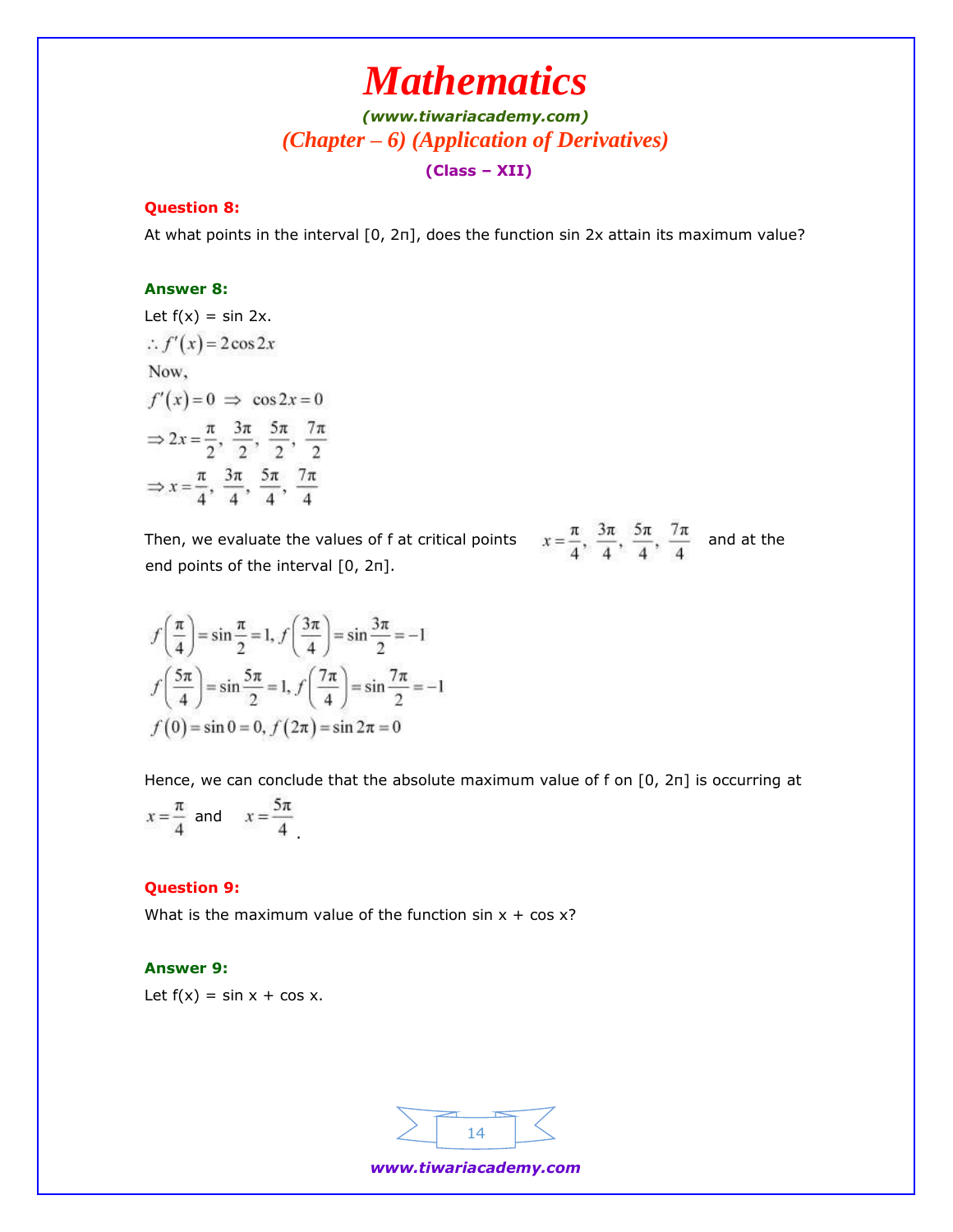*[\(www.tiwariacademy.com\)](http://www.tiwariacademy.com/) (Chapter – 6) (Application of Derivatives)*

**(Class – XII)**

 $\therefore f'(x) = \cos x - \sin x$ 

 $f'(x) = 0 \implies \sin x = \cos x \implies \tan x = 1 \implies x = \frac{\pi}{4}, \frac{5\pi}{4}...$  $f''(x) = -\sin x - \cos x = -(\sin x + \cos x)$ 

Now,  $f''(x)$  will be negative when (sin x + cos x) is positive i.e., when sin x and cos x are both positive. Also, we know that  $sin x$  and  $cos x$  both are positive in the first

.

quadrant. Then,  $f''(x)$  will be negative when  $x \in \left[0, \frac{\pi}{2}\right)$ 

Thus, we consider 
$$
x = \frac{\pi}{4}
$$
  

$$
f''\left(\frac{\pi}{4}\right) = -\left(\sin\frac{\pi}{4} + \cos\frac{\pi}{4}\right) = -\left(\frac{2}{\sqrt{2}}\right) = -\sqrt{2} < 0
$$

∴ By second derivative test, f will be the maximum at  $x = \frac{\pi}{4}$  and the maximum value of f is  $f\left(\frac{\pi}{4}\right) = \sin\frac{\pi}{4} + \cos\frac{\pi}{4} = \frac{1}{\sqrt{2}} \times \frac{1}{\sqrt{2}} = \frac{2}{\sqrt{2}} = \sqrt{2}$ 

#### **Question 10:**

Find the maximum value of  $2x^3 - 24x + 107$  in the interval [1, 3]. Find the maximum value of the same function in  $[-3, -1]$ .

#### **Answer 10:**

Let  $f(x) = 2x^3 - 24x + 107$ .  $\therefore f'(x) = 6x^2 - 24 = 6(x^2 - 4)$ Now.

$$
f'(x) = 0 \implies 6(x^2 - 4) = 0 \implies x^2 = 4 \implies x = \pm 2
$$

We first consider the interval [1, 3].

Then, we evaluate the value of f at the critical point  $x = 2$  ∴ [1, 3] and at the end points of the interval [1, 3].

![](_page_14_Figure_16.jpeg)

*www.tiwariacademy.com*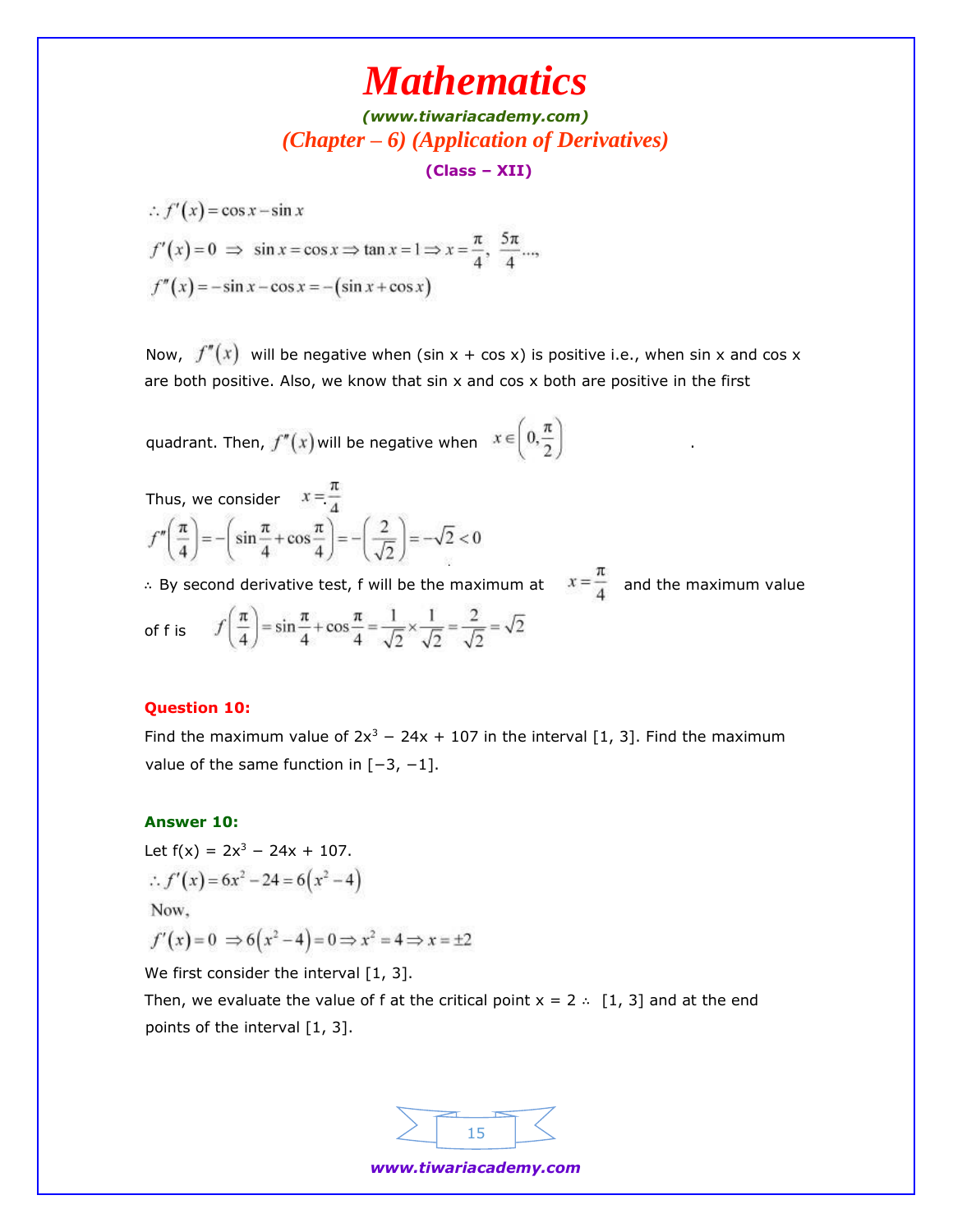*[\(www.tiwariacademy.com\)](http://www.tiwariacademy.com/) (Chapter – 6) (Application of Derivatives)* **(Class – XII)**

 $f(2) = 2(8) - 24(2) + 107 = 16 - 48 + 107 = 75$  $f(1) = 2(1) - 24(1) + 107 = 2 - 24 + 107 = 85$  $f(3) = 2(27) - 24(3) + 107 = 54 - 72 + 107 = 89$ Hence, the absolute maximum value of  $f(x)$  in the interval [1, 3] is 89 occurring at  $x = 3$ . Next, we consider the interval [-3, -1].

Evaluate the value of f at the critical point  $x = -2$  ∴  $[-3, -1]$  and at the end points of the interval [1, 3].

 $f(-3) = 2 (-27) - 24(-3) + 107 = -54 + 72 + 107 = 125$  $f(-1) = 2(-1) - 24(-1) + 107 = -2 + 24 + 107 = 129$  $f(-2) = 2(-8) - 24(-2) + 107 = -16 + 48 + 107 = 139$ 

Hence, the absolute maximum value of  $f(x)$  in the interval  $[-3, -1]$  is 139 occurring at  $x = -2$ .

#### **Question 11:**

It is given that at  $x = 1$ , the function  $x^4 - 62x^2 + ax + 9$  attains its maximum value, on the interval [0, 2]. Find the value of a.

#### **Answer 11:**

Let  $f(x) = x^4 - 62x^2 + ax + 9$ . :.  $f'(x) = 4x^3 - 124x + a$ It is given that function f attains its maximum value on the interval [0, 2] at  $x = 1$ .  $\therefore f'(1) = 0$  $\Rightarrow 4-124+a=0$  $\Rightarrow a = 120$ Hence, the value of a is 120.

![](_page_15_Figure_10.jpeg)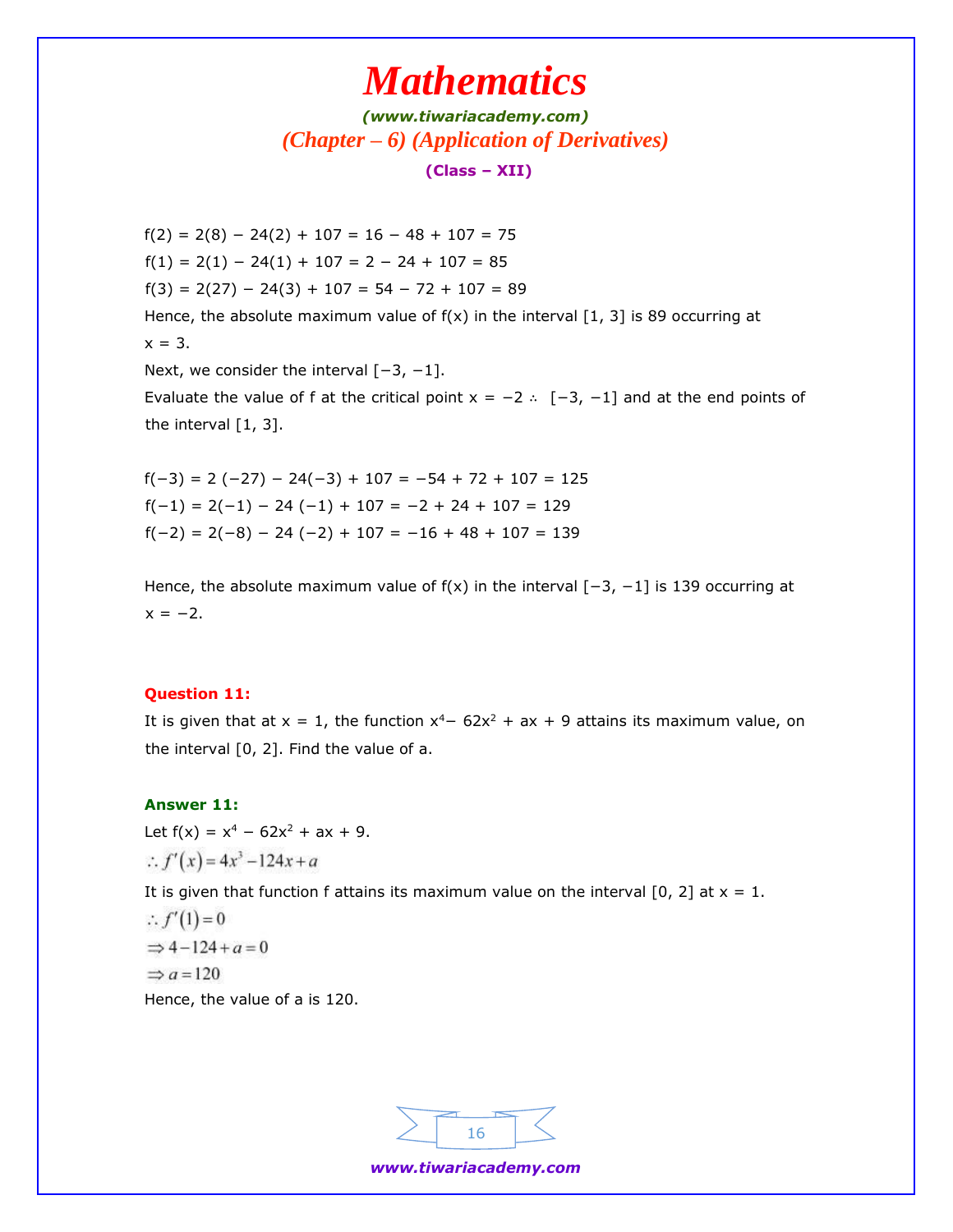*[\(www.tiwariacademy.com\)](http://www.tiwariacademy.com/) (Chapter – 6) (Application of Derivatives)*

### **(Class – XII)**

### **Question 12:**

Find the maximum and minimum values of  $x + \sin 2x$  on [0, 2n].

### **Answer 12:**

| Let $f(x) = x + \sin 2x$ .                                                                                                                |
|-------------------------------------------------------------------------------------------------------------------------------------------|
| $\therefore f'(x) = 1 + 2\cos 2x$                                                                                                         |
| Now, $f'(x) = 0 \Rightarrow \cos 2x = -\frac{1}{2} = -\cos \frac{\pi}{3} = \cos \left( \pi - \frac{\pi}{3} \right) = \cos \frac{2\pi}{3}$ |
| $2x = 2\pi \pm \frac{2\pi}{2}$ $n \in \mathbb{Z}$                                                                                         |
| $\Rightarrow$ x = $n\pi \pm \frac{\pi}{3}$ , $n \in \mathbb{Z}$                                                                           |
| ⇒ $x = \frac{\pi}{3}, \frac{2\pi}{3}, \frac{4\pi}{3}, \frac{5\pi}{3} \in [0, 2\pi]$                                                       |

$$
f\left(\frac{\pi}{3}\right) = \frac{\pi}{3} + \sin\frac{2\pi}{3} = \frac{\pi}{3} + \frac{\sqrt{3}}{2}
$$
  

$$
f\left(\frac{2\pi}{3}\right) = \frac{2\pi}{3} + \sin\frac{4\pi}{3} = \frac{2\pi}{3} - \frac{\sqrt{3}}{2}
$$
  

$$
f\left(\frac{4\pi}{3}\right) = \frac{4\pi}{3} + \sin\frac{8\pi}{3} = \frac{4\pi}{3} + \frac{\sqrt{3}}{2}
$$
  

$$
f\left(\frac{5\pi}{3}\right) = \frac{5\pi}{3} + \sin\frac{10\pi}{3} = \frac{5\pi}{3} - \frac{\sqrt{3}}{2}
$$
  

$$
f(0) = 0 + \sin 0 = 0
$$
  

$$
f(2\pi) = 2\pi + \sin 4\pi = 2\pi + 0 = 2\pi
$$

Hence, we can conclude that the absolute maximum value of  $f(x)$  in the interval  $[0, 2\pi]$ is 2π occurring at  $x = 2π$  and the absolute minimum value of  $f(x)$  in the interval  $[0, 2π]$ is 0 occurring at  $x = 0$ .

![](_page_16_Figure_9.jpeg)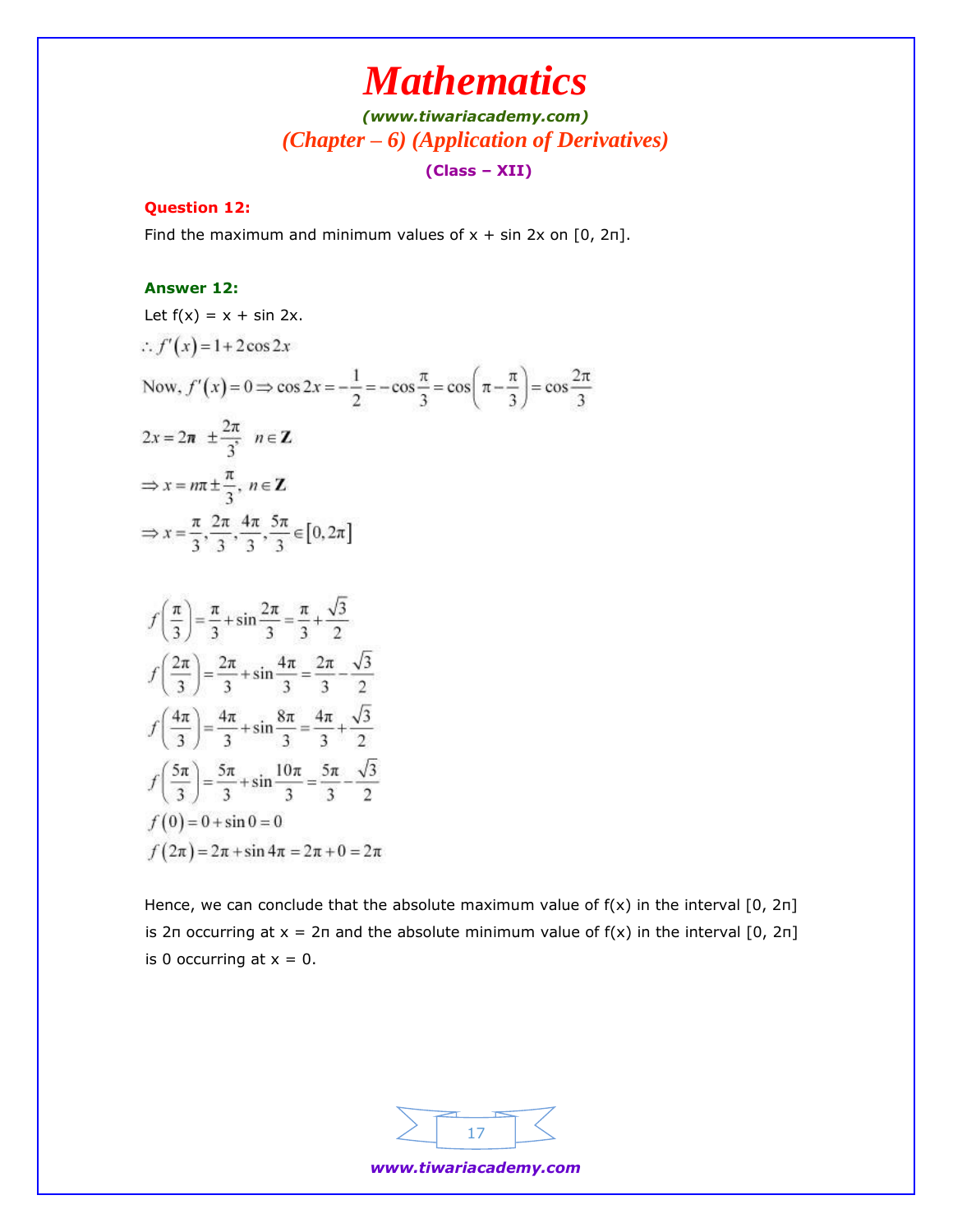## *[\(www.tiwariacademy.com\)](http://www.tiwariacademy.com/) (Chapter – 6) (Application of Derivatives)*

### **(Class – XII)**

### **Question 13:**

Find two numbers whose sum is 24 and whose product is as large as possible.

#### **Answer 13:**

Let one number be x. Then, the other number is  $(24 - x)$ .

Let  $P(x)$  denote the product of the two numbers. Thus, we have

$$
P(x) = x(24 - x) = 24x - x^{2}
$$
  
\n
$$
\therefore P'(x) = 24 - 2x
$$
  
\n
$$
P''(x) = -2
$$
  
\nNow,  
\n
$$
P'(x) = 0 \implies x = 12
$$
  
\nAlso,  
\n
$$
P''(12) = -2 < 0
$$

∴ By second derivative test, x = 12 is the point of local maxima of P. Hence, the product of the numbers is the maximum when the numbers are 12 and 24 − 12 = 12.

#### **Question 14:**

Find two positive numbers x and y such that  $x + y = 60$  and  $xy^3$  is maximum.

#### **Answer 14:**

The two numbers are x and y such that  $x + y = 60$ .

$$
\therefore y = 60 - x
$$

Let  $f(x) = xy^3$ .

$$
\Rightarrow f(x) = x(60-x)^3
$$
  
\n
$$
\therefore f'(x) = (60-x)^3 - 3x(60-x)^2
$$
  
\n
$$
= (60-x)^2 [60-x-3x]
$$
  
\n
$$
= (60-x)^2 (60-4x)
$$
  
\nAnd,  $f''(x) = -2(60-x)(60-4x) - 4(60-x)^2$   
\n
$$
= -2(60-x)[60-4x+2(60-x)]
$$
  
\nWhen  $x = 60$ ,  $f''(x) = 0$ .  
\nWhen  $x = 15$ ,  $f''(x) = -12(60-15)(30-15) = -12 \times 45 \times 15 < 0$ .  
\nNow,  $f'(x) = 0 \Rightarrow x = 60$  or  $x = 15$ 

![](_page_17_Figure_17.jpeg)

*www.tiwariacademy.com*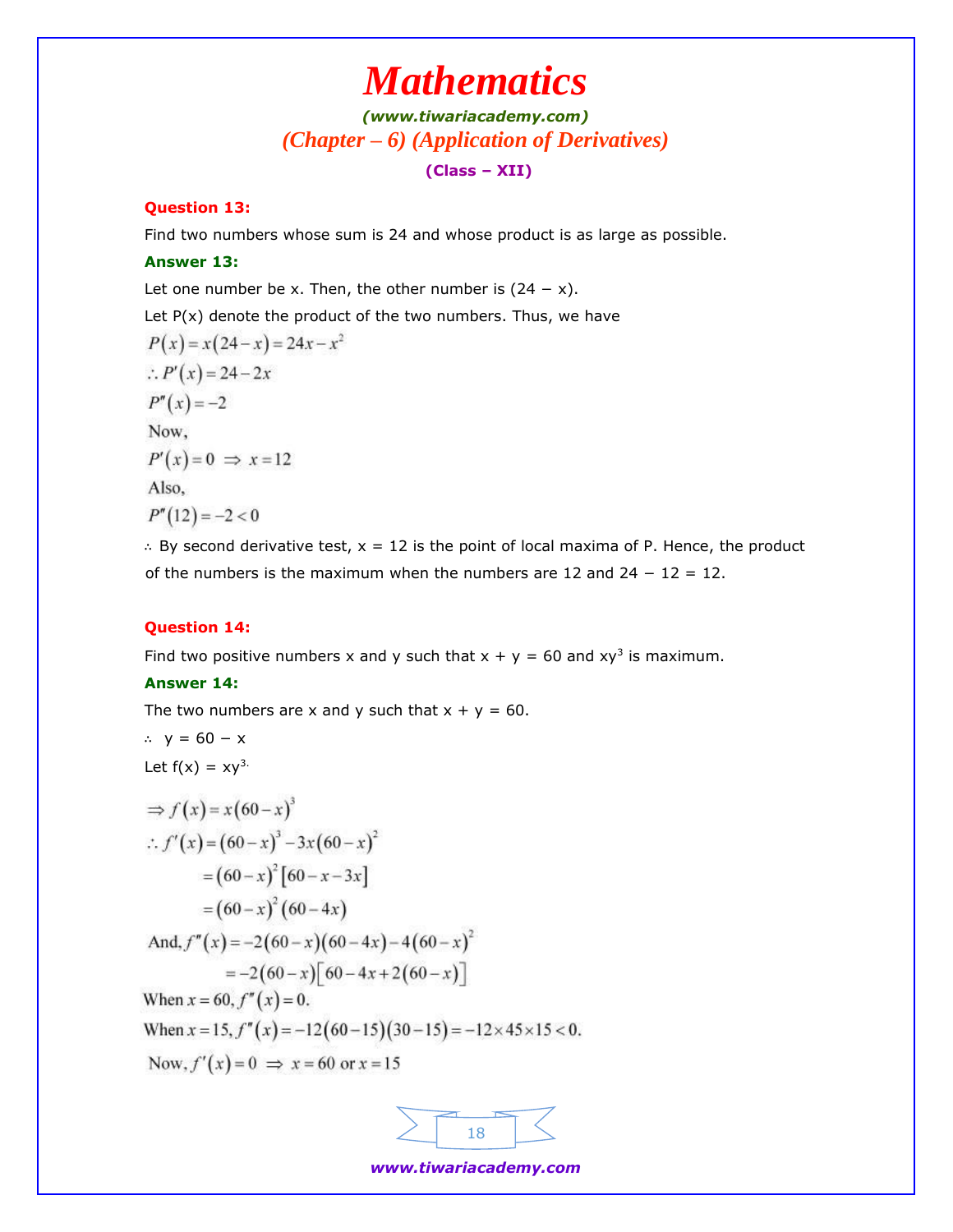*[\(www.tiwariacademy.com\)](http://www.tiwariacademy.com/) (Chapter – 6) (Application of Derivatives)* **(Class – XII)**

∴ By second derivative test, x = 15 is a point of local maxima of f. Thus, function  $xy^3$  is maximum when  $x = 15$  and  $y = 60 - 15 = 45$ . Hence, the required numbers are 15 and 45.

#### **Question 15:**

Find two positive numbers x and y such that their sum is 35 and the product  $x^2y^5$  is a maximum

#### **Answer 15:**

Let one number be x. Then, the other number is  $y = (35 - x)$ . Let  $P(x) = x^2y^5$ . Then, we have  $\sqrt{1 - 2}$ 

$$
P(x) = x^{2} (35 - x)^{3}
$$
  
.: 
$$
P'(x) = 2x (35 - x)^{5} - 5x^{2} (35 - x)^{4}
$$

$$
= x (35 - x)^{4} [2(35 - x) - 5x]
$$

$$
= x (35 - x)^{4} (70 - 7x)
$$

$$
= 7x (35 - x)^{4} (10 - x)
$$

Now,  $P'(x)=0 \Rightarrow X = 0, 35, 10$ 

And, 
$$
P''(x) = 7(35-x)^4(10-x) + 7x[-(35-x)^4 - 4(35-x)^3(10-x)]
$$
  
\n
$$
= 7(35-x)^4(10-x) - 7x(35-x)^4 - 28x(35-x)^3(10-x)
$$
\n
$$
= 7(35-x)^3[(35-x)(10-x) - x(35-x) - 4x(10-x)]
$$
\n
$$
= 7(35-x)^3[350-45x+x^2-35x+x^2-40x+4x^2]
$$
\n
$$
= 7(35-x)^3(6x^2-120x+350)
$$

| m |  |
|---|--|
|   |  |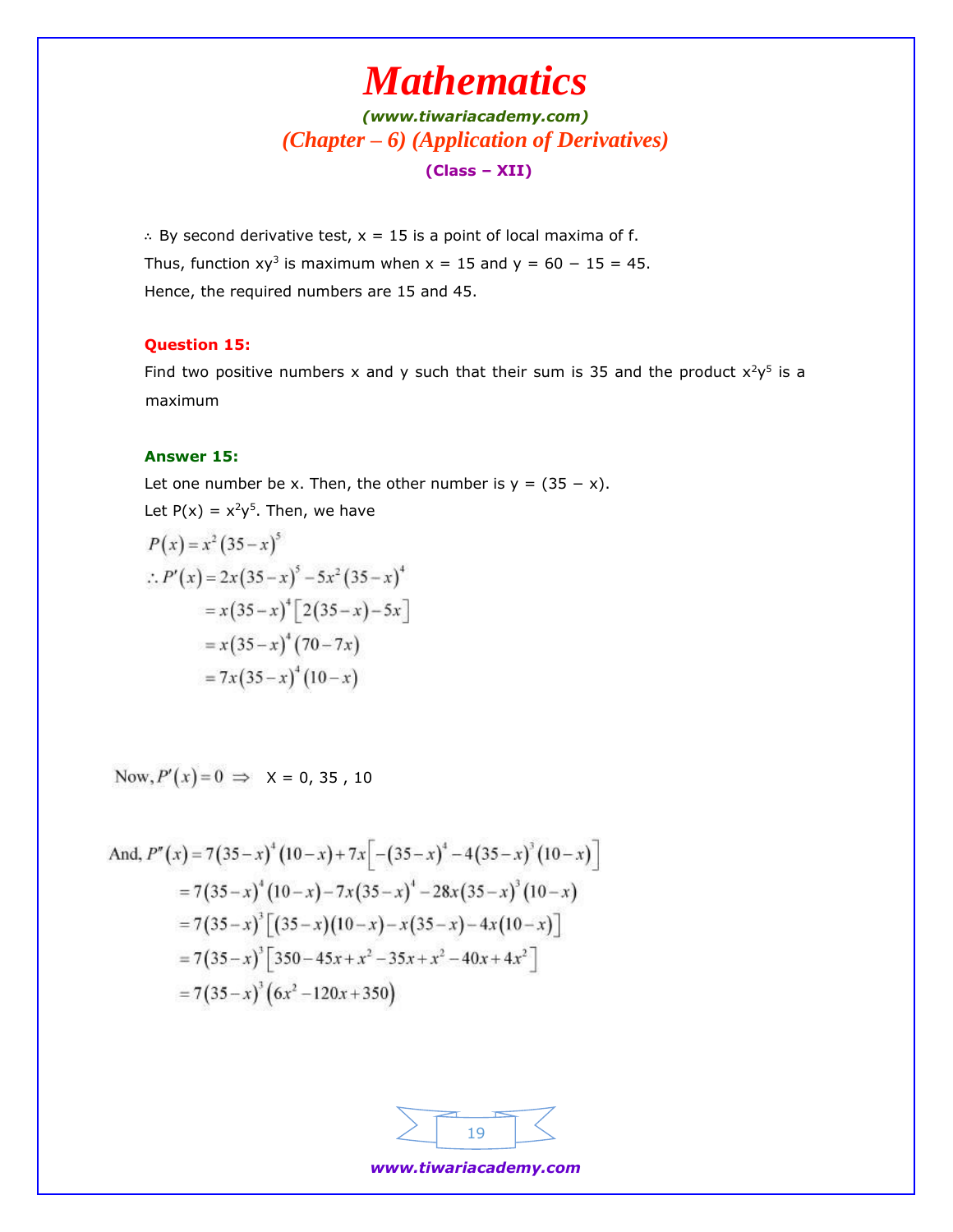## *[\(www.tiwariacademy.com\)](http://www.tiwariacademy.com/) (Chapter – 6) (Application of Derivatives)* **(Class – XII)**

When  $x = 35$ ,  $y = 35 - 35 = 0$  and the product  $x^2y^5$  will be equal to 0. When  $x = 0$ ,  $y = 35 - 0 = 35$  and the product  $x^2y^5$  will be 0. ∴ x = 0 and x = 35 cannot be the possible values of x. When  $x = 10$ , we have  $P''(x) = 7(35-10)^3 (6 \times 100-120 \times 10+350)$  $=7(25)^3(-250)<0$ 

∴ By second derivative test, P(x) will be the maximum when  $x = 10$  and  $y = 35 - 10 = 25$ . Hence, the required numbers are 10 and 25.

#### **Question 16:**

Find two positive numbers whose sum is 16 and the sum of whose cubes is minimum.

### **Answer 16:**

Let one number be x. Then, the other number is  $(16 - x)$ . Let the sum of the cubes of these numbers be denoted by  $S(x)$ . Then,

$$
S(x) = x3 + (16-x)3
$$
  
\n∴ S'(x) = 3x<sup>2</sup> - 3(16-x)<sup>2</sup>, S''(x) = 6x+6(16-x)  
\nNow, S'(x) = 0  $\implies$  3x<sup>2</sup> - 3(16-x)<sup>2</sup> = 0  
\n $\implies$  x<sup>2</sup> - (16-x)<sup>2</sup> = 0  
\n $\implies$  x<sup>2</sup> - 256 - x<sup>2</sup> + 32x = 0  
\n $\implies$  x =  $\frac{256}{32}$  = 8

Now,  $S''(8) = 6(8) + 6(16-8) = 48 + 48 = 96 > 0$ 

∴ By second derivative test, x = 8 is the point of local minima of S. Hence, the sum of the cubes of the numbers is the minimum when the numbers are 8 and  $16 - 8 = 8$ .

![](_page_19_Figure_11.jpeg)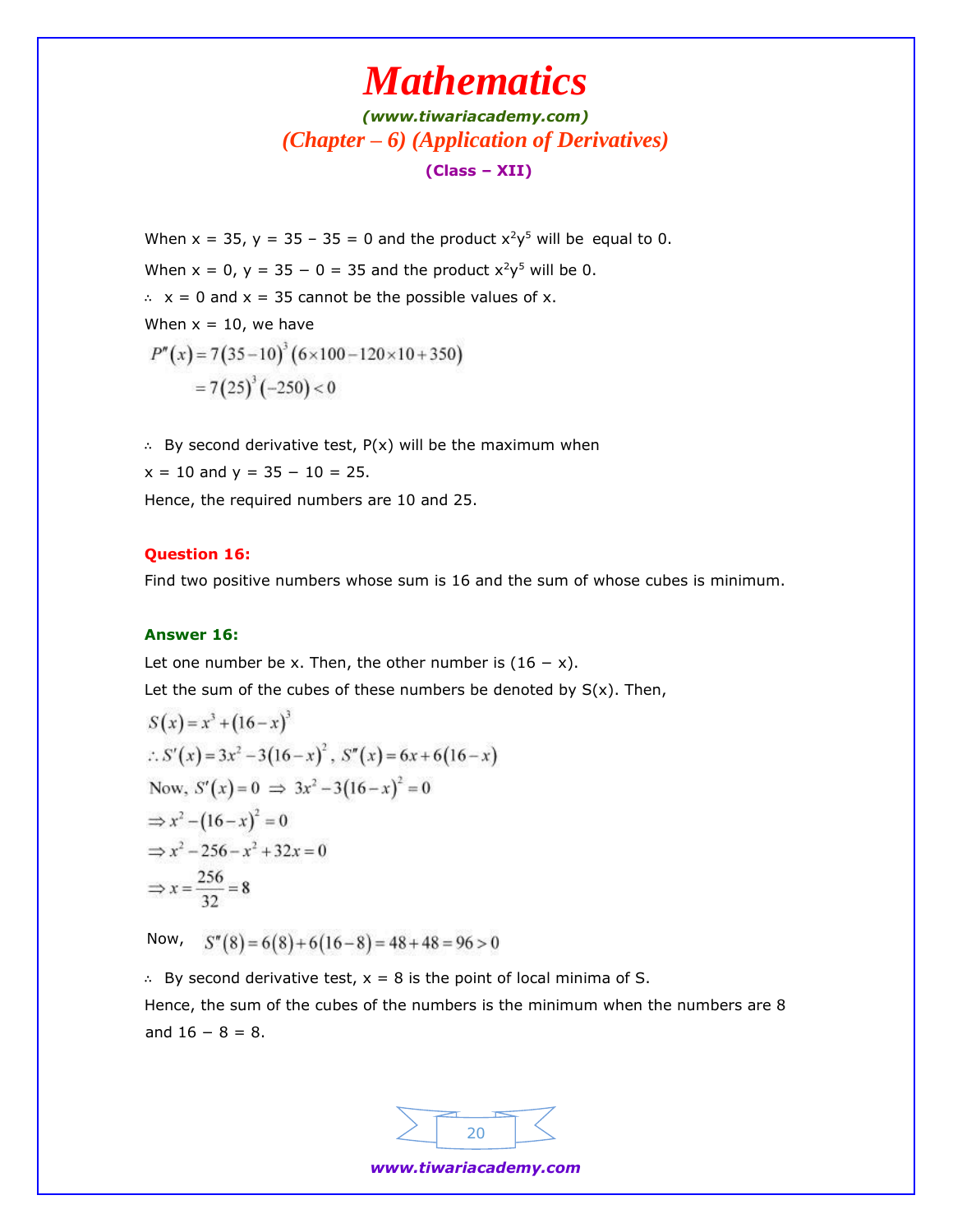*[\(www.tiwariacademy.com\)](http://www.tiwariacademy.com/) (Chapter – 6) (Application of Derivatives)* **(Class – XII)**

#### **Question 17:**

A square piece of tin of side 18 cm is to made into a box without top, by cutting a square from each corner and folding up the flaps to form the box. What should be the side of the square to be cut off so that the volume of the box is the maximum possible?

#### **Answer 17:**

Let the side of the square to be cut off be x cm. Then, the length and the breadth of the box will be  $(18 - 2x)$  cm each and the height of the box is x cm. Therefore, the volume  $V(x)$  of the box is given by,

$$
V(x) = x(18 - 2x)^2
$$
  
\n
$$
\therefore V'(x) = (18 - 2x)^2 - 4x(18 - 2x)
$$
  
\n
$$
= (18 - 2x)[18 - 2x - 4x]
$$
  
\n
$$
= (18 - 2x)(18 - 6x)
$$
  
\n
$$
= 6 \times 2(9 - x)(3 - x)
$$
  
\n
$$
= 12(9 - x)(3 - x)
$$
  
\nAnd,  $V''(x) = 12[-(9 - x) - (3 - x)]$   
\n
$$
= -12(9 - x + 3 - x)
$$
  
\n
$$
= -12(12 - 2x)
$$
  
\n
$$
= -24(6 - x)
$$

Now,  $V'(x) = 0 \Rightarrow x = 9$  or  $x = 3$ 

If  $x = 9$ , then the length and the breadth will become 0.  $\therefore x \neq 9$ .  $\Rightarrow$  x = 3.  $V''(3) = -24(6-3) = -72 < 0$ Now,

By second derivative test,  $x = 3$  is the point of maxima of V.

![](_page_20_Figure_10.jpeg)

*www.tiwariacademy.com*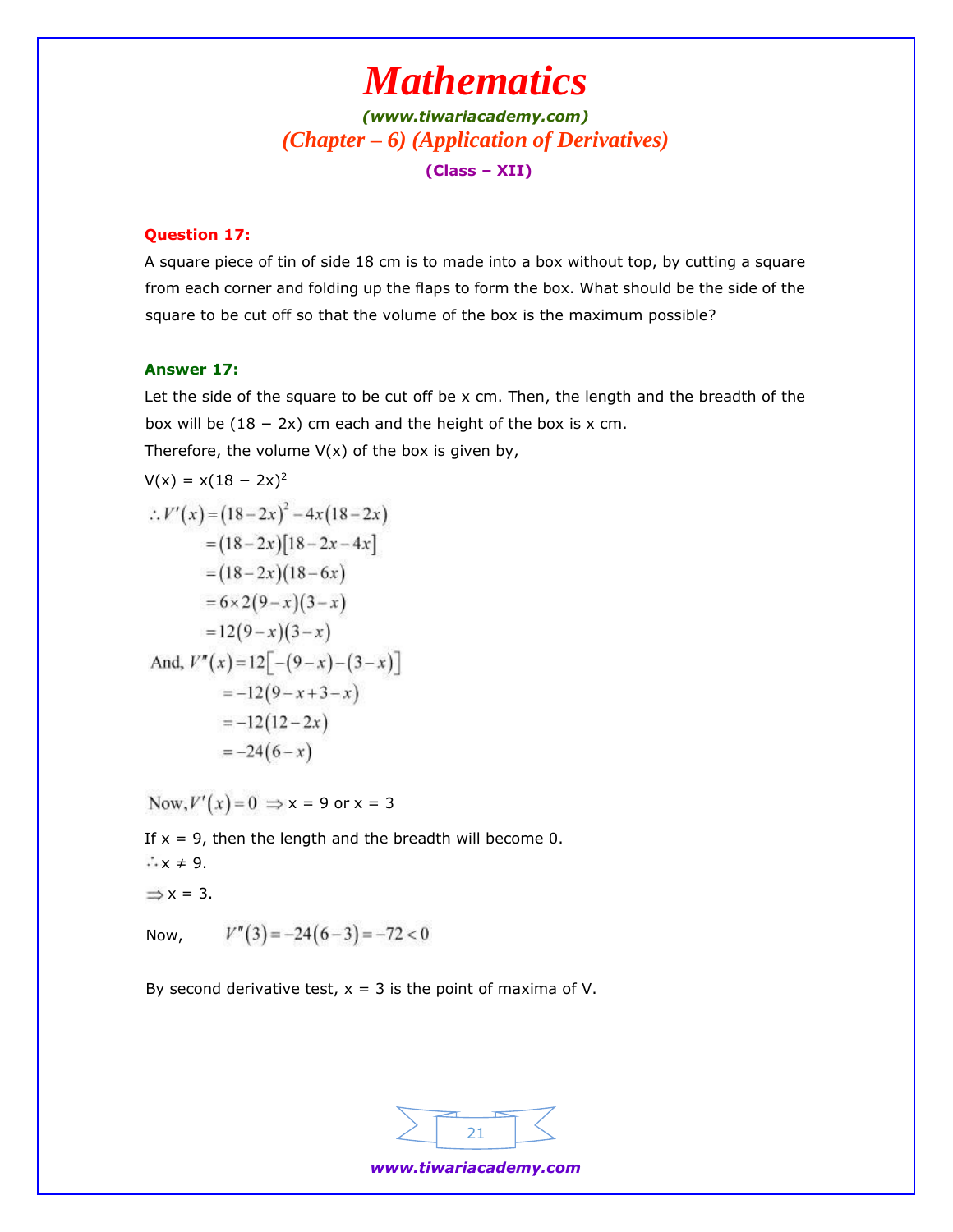## *[\(www.tiwariacademy.com\)](http://www.tiwariacademy.com/) (Chapter – 6) (Application of Derivatives)* **(Class – XII)**

Hence, if we remove a square of side 3 cm from each corner of the square tin and make a box from the remaining sheet, then the volume of the box obtained is the largest possible.

#### **Question 18:**

A rectangular sheet of tin 45 cm by 24 cm is to be made into a box without top, by cutting off square from each corner and folding up the flaps. What should be the side of the square to be cut off so that the volume of the box is the maximum possible?

#### **Answer 18:**

Let the side of the square to be cut off be  $x$  cm. Then, the height of the box is  $x$ , the length is  $45 - 2x$ , and the breadth is  $24 - 2x$ .

Therefore, the volume  $V(x)$  of the box is given by,

$$
V(x) = x(45-2x)(24-2x)
$$
  
= x(1080-90x-48x+4x<sup>2</sup>)  
= 4x<sup>3</sup>-138x<sup>2</sup> +1080x  

$$
\therefore V'(x) = 12x2-276x+1080
$$
  
= 12(x<sup>2</sup>-23x+90)  
= 12(x-18)(x-5)  

$$
V''(x) = 24x-276=12(2x-23)
$$

Now,  $V'(x) = 0 \implies x = 18$  and  $x = 5$ 

It is not possible to cut off a square of side 18 cm from each corner of the rectangular sheet. Thus, x cannot be equal to 18.

$$
\therefore x = 5
$$

 $V''(5) = 12(10-23) = 12(-13) = -156 < 0$ Now,

 $\mathbb{F}$  By second derivative test,  $x = 5$  is the point of maxima.

Hence, the side of the square to be cut off to make the volume of the box maximum possible is 5 cm.

![](_page_21_Figure_15.jpeg)

*www.tiwariacademy.com*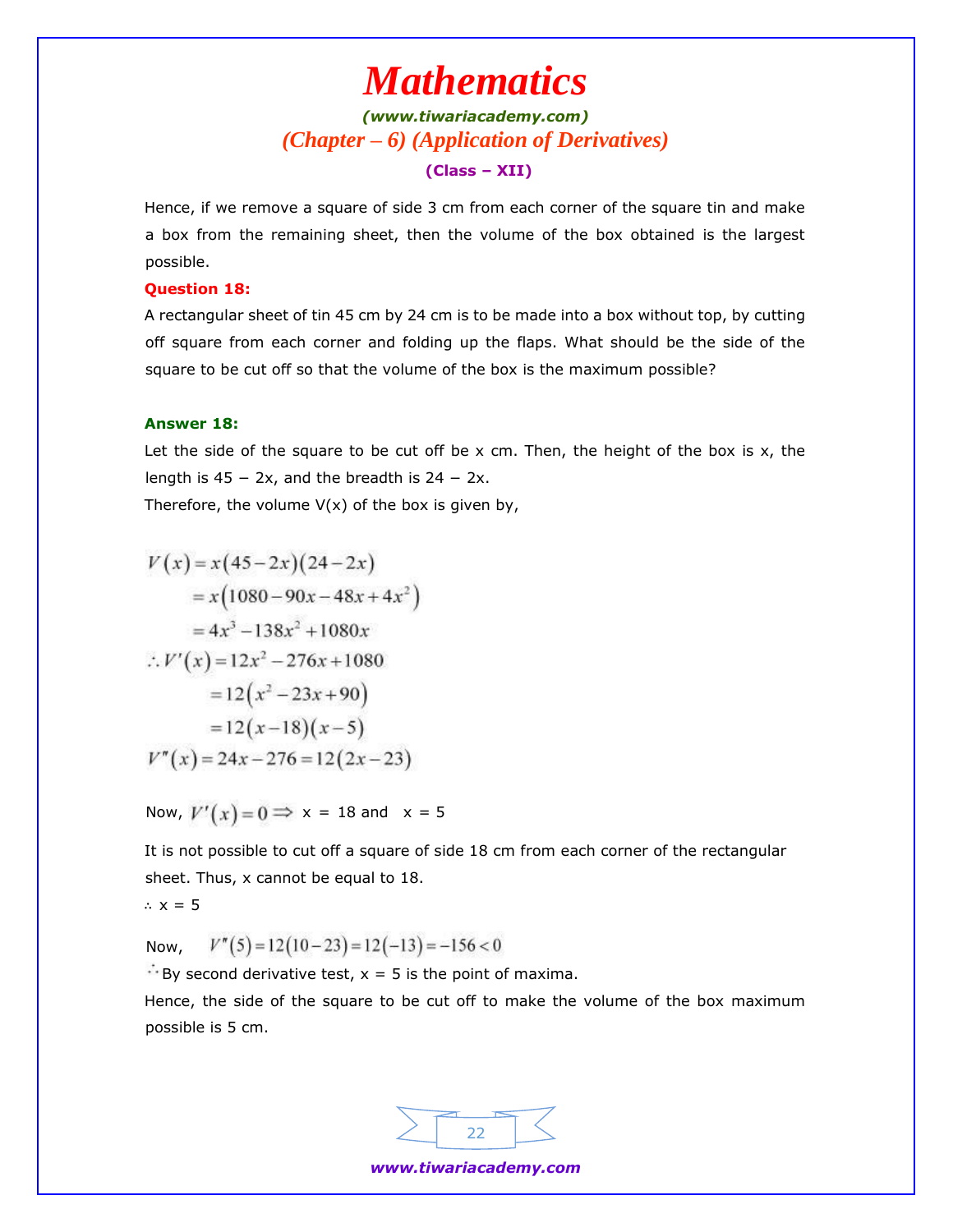## *[\(www.tiwariacademy.com\)](http://www.tiwariacademy.com/) (Chapter – 6) (Application of Derivatives)* **(Class – XII)**

### **Question 19:**

Show that of all the rectangles inscribed in a given fixed circle, the square has the maximum area.

#### **Answer 19:**

Let a rectangle of length I and breadth b be inscribed in the given circle of radius a.

Then, the diagonal passes through the centre and is of length 2a cm.

![](_page_22_Figure_7.jpeg)

Now, by applying the Pythagoras theorem, we have:

$$
(2a)^2 = l^2 + b^2
$$
  
\n
$$
\Rightarrow b^2 = 4a^2 - l^2
$$
  
\n
$$
\Rightarrow b = \sqrt{4a^2 - l^2}
$$
  
\nArea of rectangle  $= A = l\sqrt{4a^2 - l^2}$   
\n
$$
\therefore \frac{dA}{dl} = \sqrt{4a^2 - l^2} + l \frac{1}{2\sqrt{4a^2 - l^2}}(-2l) = \sqrt{4a^2 - l^2} - \frac{l^2}{\sqrt{4a^2 - l^2}}
$$
  
\n
$$
= \frac{4a^2 - 2l^2}{\sqrt{4a^2 - l^2}}
$$
  
\n
$$
\frac{d^2A}{dl^2} = \frac{\sqrt{4a^2 - l^2}(-4l) - (4a^2 - 2l^2)\frac{(-2l)}{2\sqrt{4a^2 - l^2}}}{(4a^2 - l^2)}
$$
  
\n
$$
= \frac{(4a^2 - l^2)(-4l) + l(4a^2 - 2l^2)}{(4a^2 - l^2)^2}
$$
  
\n
$$
= \frac{-12a^2l + 2l^3}{(4a^2 - l^2)^{\frac{3}{2}}} = \frac{-2l(6a^2 - l^2)}{(4a^2 - l^2)^{\frac{3}{2}}}
$$
  
\nNow,  $\frac{dA}{dl} = 0$  gives  $4a^2 = 2l^2 \Rightarrow l = \sqrt{2}a$   
\n
$$
\Rightarrow b = \sqrt{4a^2 - 2a^2} = \sqrt{2a^2} = \sqrt{2}a
$$

![](_page_22_Figure_10.jpeg)

*www.tiwariacademy.com*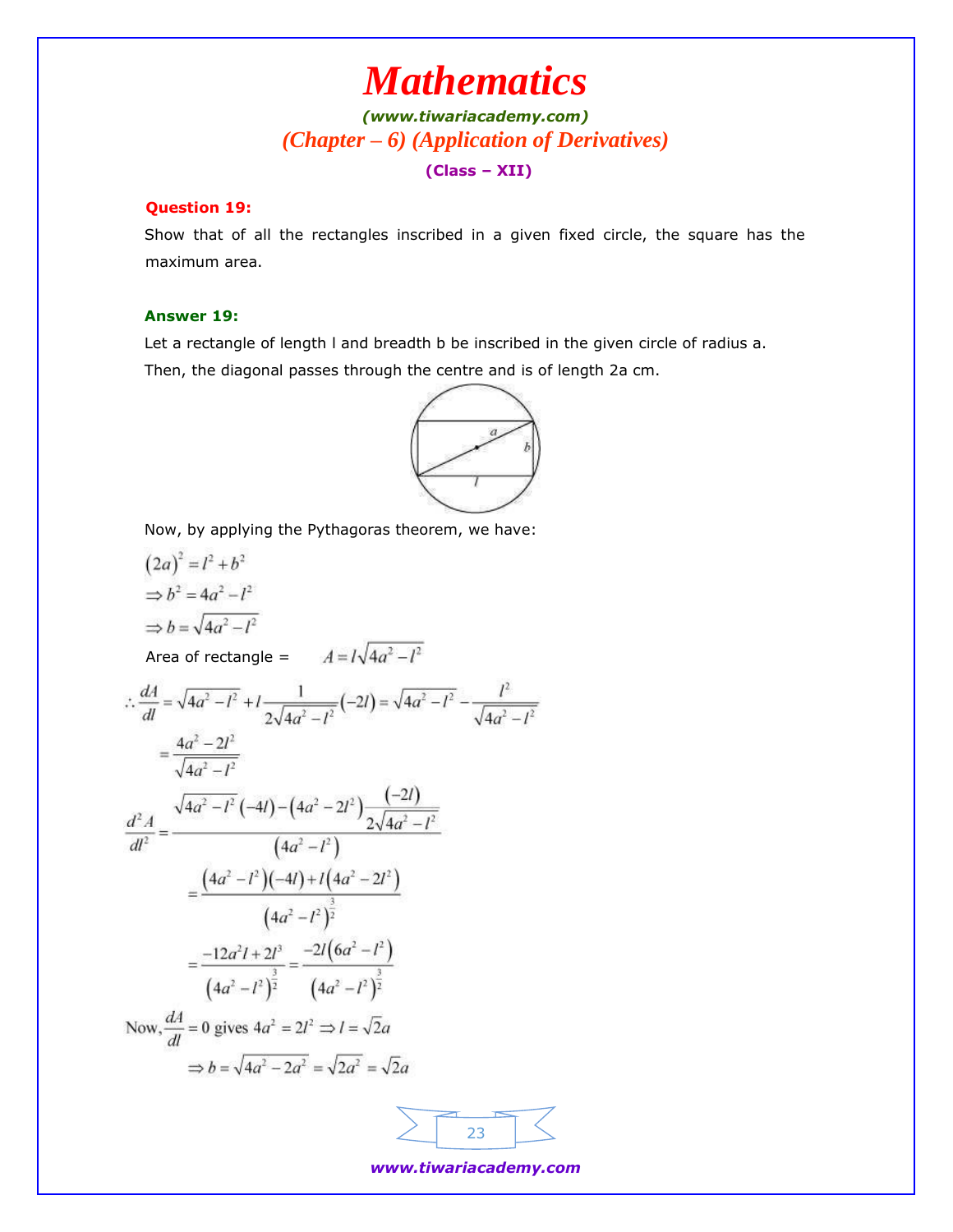*[\(www.tiwariacademy.com\)](http://www.tiwariacademy.com/) (Chapter – 6) (Application of Derivatives)*

**(Class – XII)**

Now, when 
$$
l = \sqrt{2}a
$$
,  
\n
$$
\frac{d^2A}{dl^2} = \frac{-2(\sqrt{2}a)(6a^2 - 2a^2)}{2\sqrt{2}a^3} = \frac{-8\sqrt{2}a^3}{2\sqrt{2}a^3} = -4 < 0
$$

 $l = \sqrt{2}a$ By the second derivative test, when

then the area of the rectangle is the maximum.

Since  $l = b = \sqrt{2}a$ , the rectangle is a square.

Hence, it has been proved that of all the rectangles inscribed in the given fixed circle, the square has the maximum area.

#### **Question 20:**

Show that the right circular cylinder of given surface and maximum volume is such that is heights is equal to the diameter of the base.

### **Answer 20:**

Let r and h be the radius and height of the cylinder respectively.

Then, the surface area (S) of the cylinder is given by,

$$
S = 2\pi r^2 + 2\pi rh
$$

$$
\Rightarrow h = \frac{S - 2\pi r^2}{2\pi r}
$$

$$
= \frac{S}{2\pi} \left(\frac{1}{r}\right) - r
$$

Let V be the volume of the cylinder. Then,

$$
V = \pi r^2 h = \pi r^2 \left[ \frac{S}{2\pi} \left( \frac{1}{r} \right) - r \right] = \frac{Sr}{2} - \pi r^3
$$
  
Then, 
$$
\frac{dV}{dr} = \frac{S}{2} - 3\pi r^2, \frac{d^2V}{dr^2} = -6\pi r
$$
  
Now, 
$$
\frac{dV}{dr} = 0 \Rightarrow \frac{S}{2} = 3\pi r^2 \Rightarrow r^2 = \frac{S}{6\pi}
$$
  
When  $r^2 = \frac{S}{6\pi}$ , then 
$$
\frac{d^2V}{dr^2} = -6\pi \left( \sqrt{\frac{S}{6\pi}} \right) < 0.
$$

![](_page_23_Figure_16.jpeg)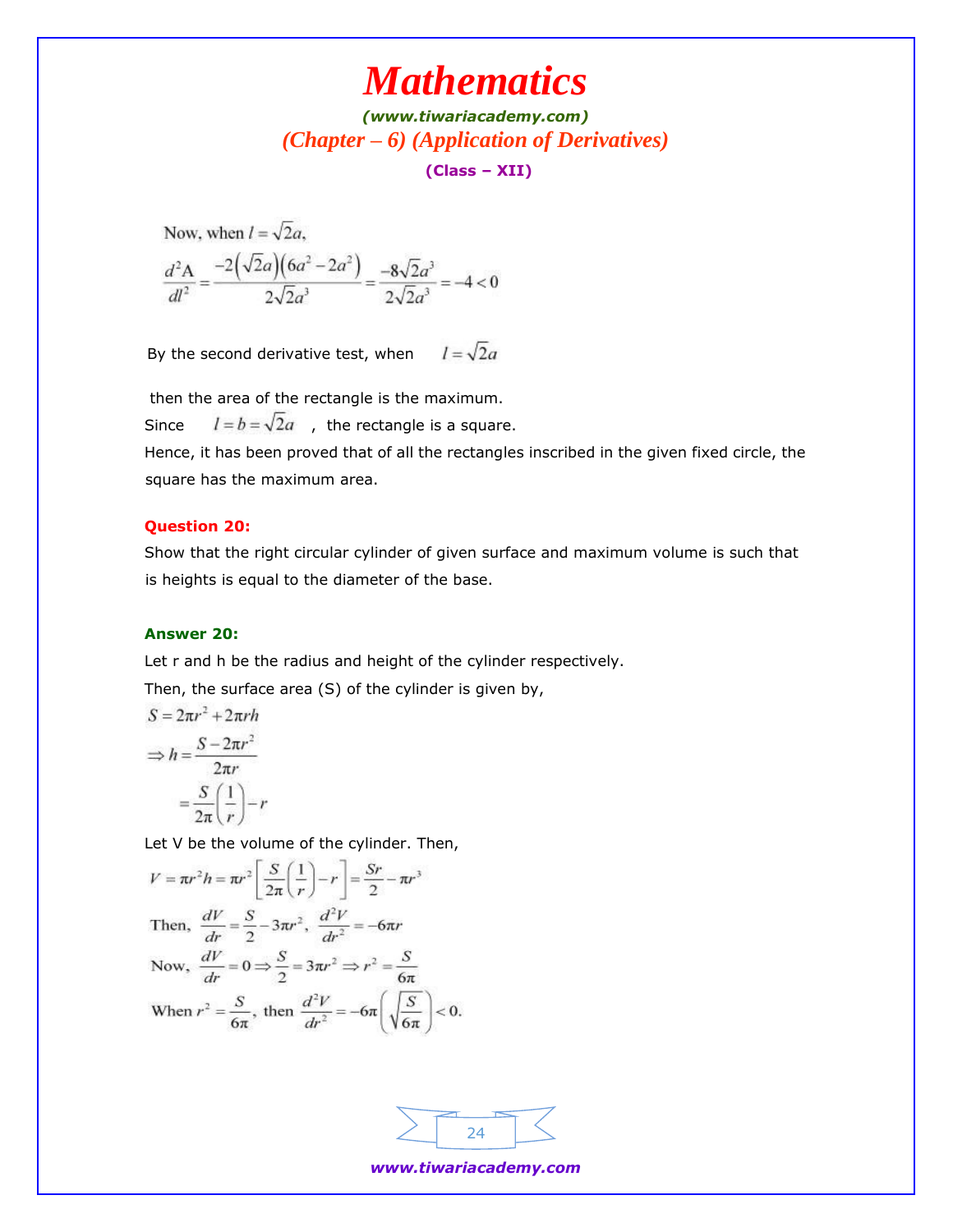## *[\(www.tiwariacademy.com\)](http://www.tiwariacademy.com/) (Chapter – 6) (Application of Derivatives)* **(Class – XII)**

∴ By second derivative test, the volume is the maximum when

$$
r^2 = \frac{S}{6\pi}
$$

Now, when 
$$
r^2 = \frac{S}{6\pi}
$$
, then  $h = \frac{6\pi r^2}{2\pi} \left(\frac{1}{r}\right) - r = 3r - r = 2r$ .

Hence, the volume is the maximum when the height is twice the radius i.e., when the height is equal to the diameter.

#### **Question 21:**

Of all the closed cylindrical cans (right circular), of a given volume of 100 cubic centimeters, find the dimensions of the can which has the minimum surface area?

#### **Answer 21:**

Let r and h be the radius and height of the cylinder respectively.

Then, volume (V) of the cylinder is given by,

$$
V = \pi r^2 h = 100 \qquad \text{(given)}
$$
  

$$
\therefore h = \frac{100}{\pi r^2}
$$

Surface area (S) of the cylinder is given by,

$$
S = 2\pi r^2 + 2\pi rh = 2\pi r^2 + \frac{200}{r}
$$
  
\n
$$
\therefore \frac{dS}{dr} = 4\pi r - \frac{200}{r^2}, \frac{d^2S}{dr^2} = 4\pi + \frac{400}{r^3}
$$
  
\n
$$
\frac{dS}{dr} = 0 \implies 4\pi r = \frac{200}{r^2}
$$
  
\n
$$
\implies r^3 = \frac{200}{4\pi} = \frac{50}{\pi}
$$
  
\n
$$
\implies r = \left(\frac{50}{\pi}\right)^{\frac{1}{3}}
$$

Now, it is observed that when  $r = \left(\frac{50}{\pi}\right)^3$ ,  $\frac{d^2S}{dr^2} > 0$ .

∴ By second derivative test, the surface area is the minimum when the radius of the

![](_page_24_Figure_16.jpeg)

*www.tiwariacademy.com*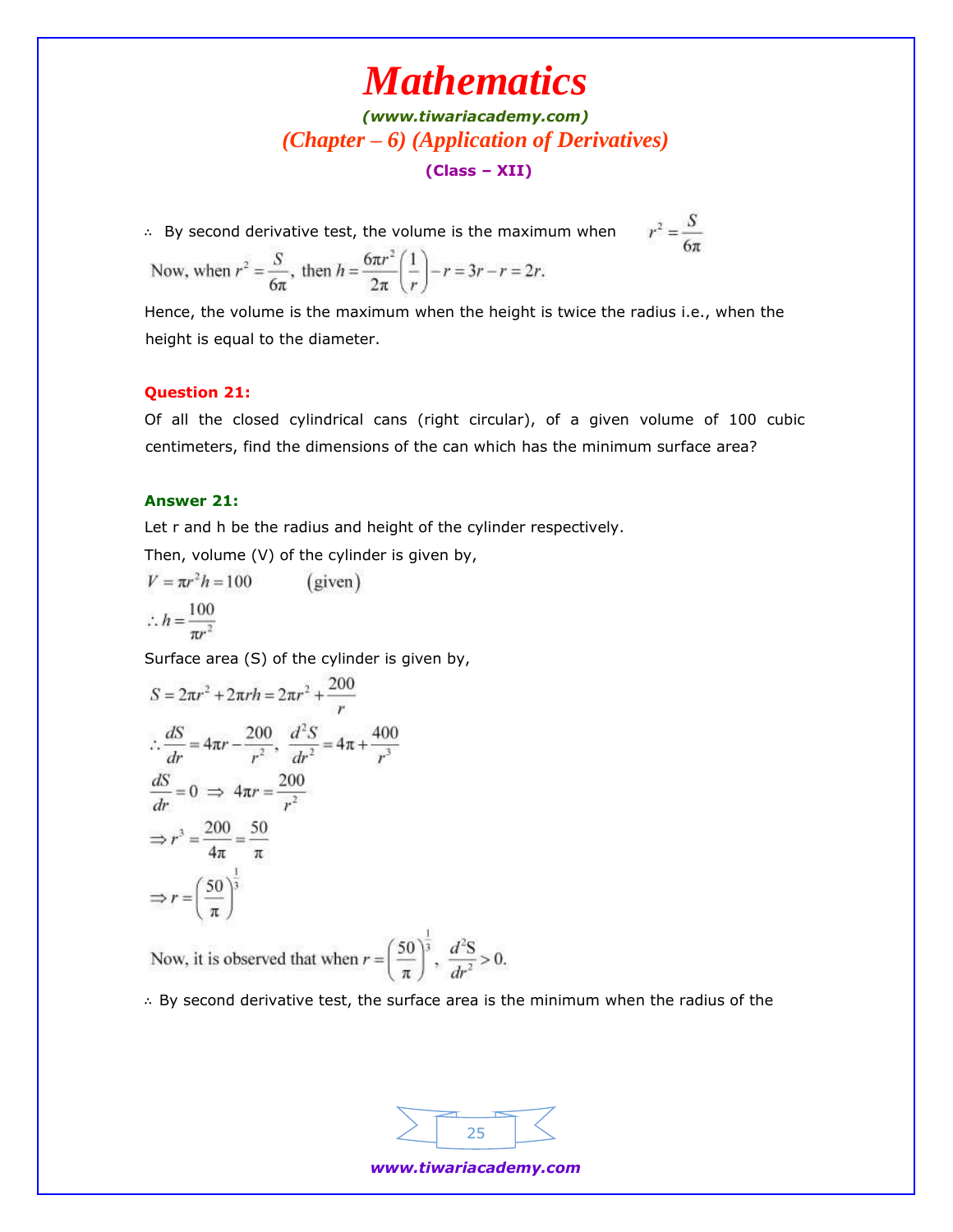*[\(www.tiwariacademy.com\)](http://www.tiwariacademy.com/) (Chapter – 6) (Application of Derivatives)* **(Class – XII)**

cylinder is 
$$
\left(\frac{50}{\pi}\right)^{\frac{1}{3}}
$$
 cm  
\nWhen  $r = \left(\frac{50}{\pi}\right)^{\frac{1}{3}}$ ,  $h = \frac{100}{\pi \left(\frac{50}{\pi}\right)^{\frac{2}{3}}} = \frac{2 \times 50}{\left(50\right)^{\frac{2}{5}} \left(\frac{1}{\pi}\right)^{\frac{1}{3}}} = 2\left(\frac{50}{\pi}\right)^{\frac{1}{3}}$  cm.

Hence, the required dimensions of the can which has the minimum surface area is given

by radius = 
$$
\left(\frac{50}{\pi}\right)^{\frac{1}{3}}
$$
 cm and height =  $2\left(\frac{50}{\pi}\right)^{\frac{1}{3}}$  cm

### **Question 22:**

A wire of length 28 m is to be cut into two pieces. One of the pieces is to be made into a square and the other into a circle. What should be the length of the two pieces so that the combined area of the square and the circle is minimum?

#### **Answer 22:**

Let a piece of length l be cut from the given wire to make a square. Then, the other piece of wire to be made into a circle is of length (28 − l) m.

Now, side of square = 
$$
\frac{7}{4}
$$

Let r be the radius of the circle. Then  $2\pi r = 28 - l \Rightarrow r = \frac{1}{2\pi} (28 - l)$ .

The combined areas of the square and the circle (A) is given by,

![](_page_25_Figure_12.jpeg)

*www.tiwariacademy.com*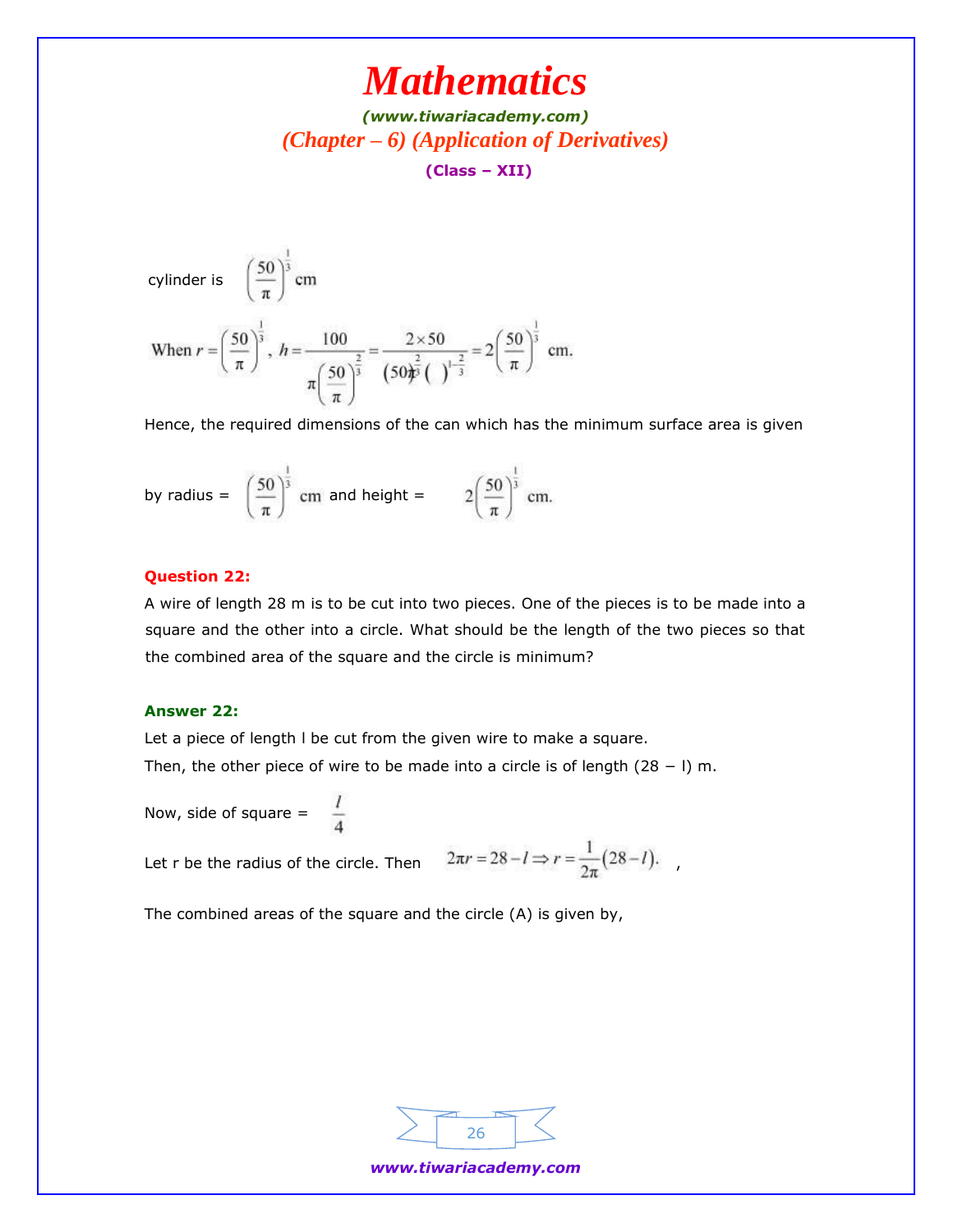*[\(www.tiwariacademy.com\)](http://www.tiwariacademy.com/) (Chapter – 6) (Application of Derivatives)*

**(Class – XII)**

 $A = (side of the square) $\hat{\imath}^2 + r^2$$  $=\frac{l^2}{16}+\pi\left[\frac{1}{2\pi}(28-l)\right]^2$  $=\frac{l^2}{16}+\frac{1}{4\pi}(28-l)^2$  $\therefore \frac{dA}{dl} = \frac{2l}{16} + \frac{2}{4\pi} (28 - l) (-1) = \frac{l}{8} - \frac{1}{2\pi} (28 - l)$  $\frac{d^2A}{dl^2} = \frac{1}{8} + \frac{1}{2\pi} > 0$ Now,  $\frac{dA}{dl} = 0 \implies \frac{l}{8} - \frac{1}{2\pi}(28 - l) = 0$  $\Rightarrow \frac{\pi l - 4(28-l)}{8\pi} = 0$  $\Rightarrow (\pi+4)l-112=0$  $\Rightarrow l = \frac{112}{\pi + 4}$ 

Thus, when 
$$
l = \frac{112}{\pi + 4}, \frac{d^2 A}{dl^2} > 0.
$$

 $\therefore$  By second derivative test, the area (A) is the minimum when  $I = \frac{112}{\pi + 4}$ 

Hence, the combined area is the minimum when the length of the wire in making the

square is  $\frac{1}{\sqrt{2}}$  cm while the length of the wire in making the circle

is 
$$
28 - \frac{112}{\pi + 4} = \frac{28\pi}{\pi + 4}
$$
 cm.

![](_page_26_Figure_10.jpeg)

*www.tiwariacademy.com*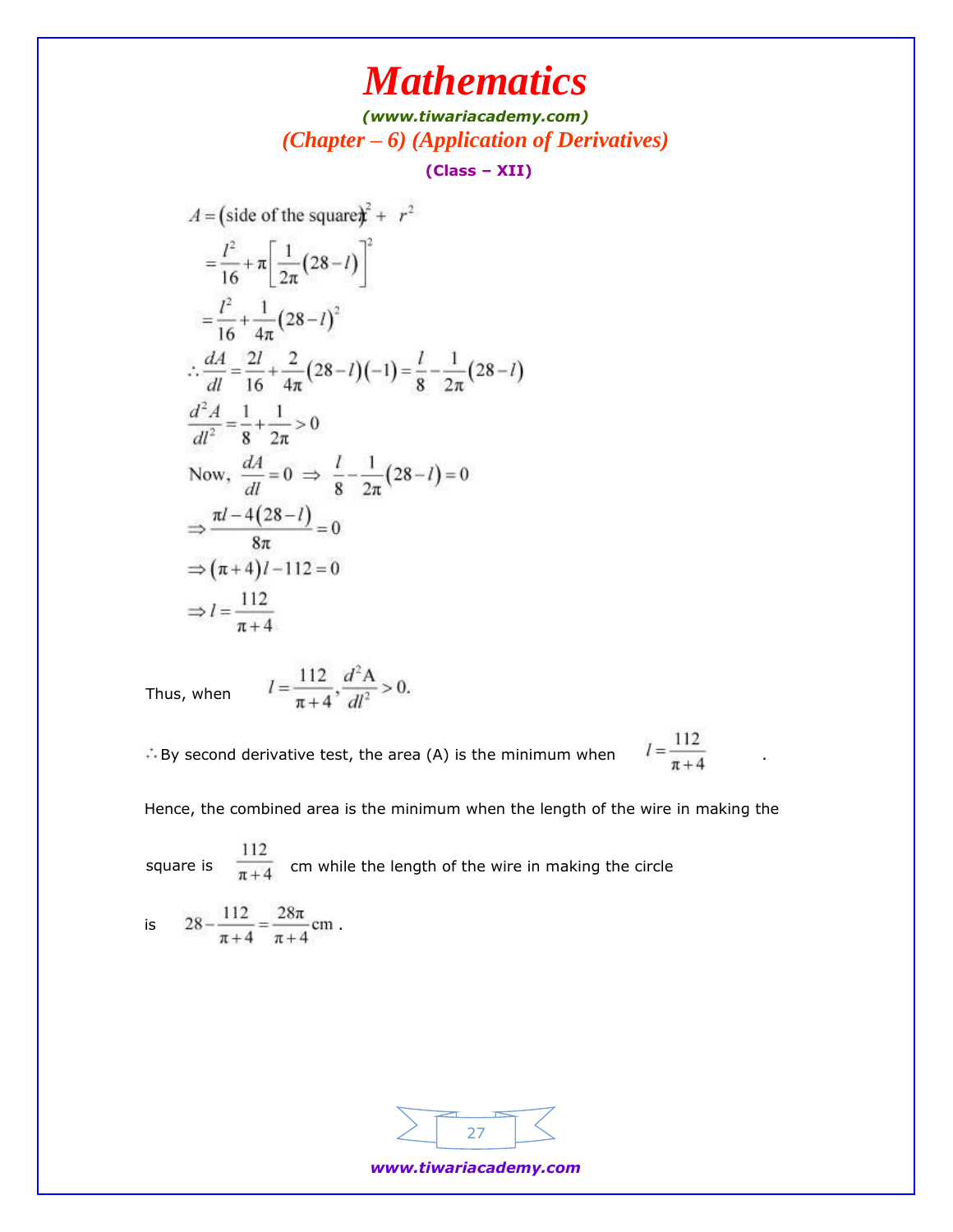*[\(www.tiwariacademy.com\)](http://www.tiwariacademy.com/) (Chapter – 6) (Application of Derivatives)* **(Class – XII)**

### **Question 23:**

Prove that the volume of the largest cone that can be inscribed in a sphere of radius R is 8/27 of the volume of the sphere.

### **Answer 23:**

Let r and h be the radius and height of the cone respectively inscribed in a sphere of radius R.

![](_page_27_Picture_6.jpeg)

Let V be the volume of the cone.

Then, 
$$
V = \frac{1}{3} \pi r^2 h
$$

Height of the cone is given by,

$$
h = R + AB = R + \sqrt{R^2 - r^2}
$$
 [ABC is a right triangle]

![](_page_27_Figure_11.jpeg)

*www.tiwariacademy.com*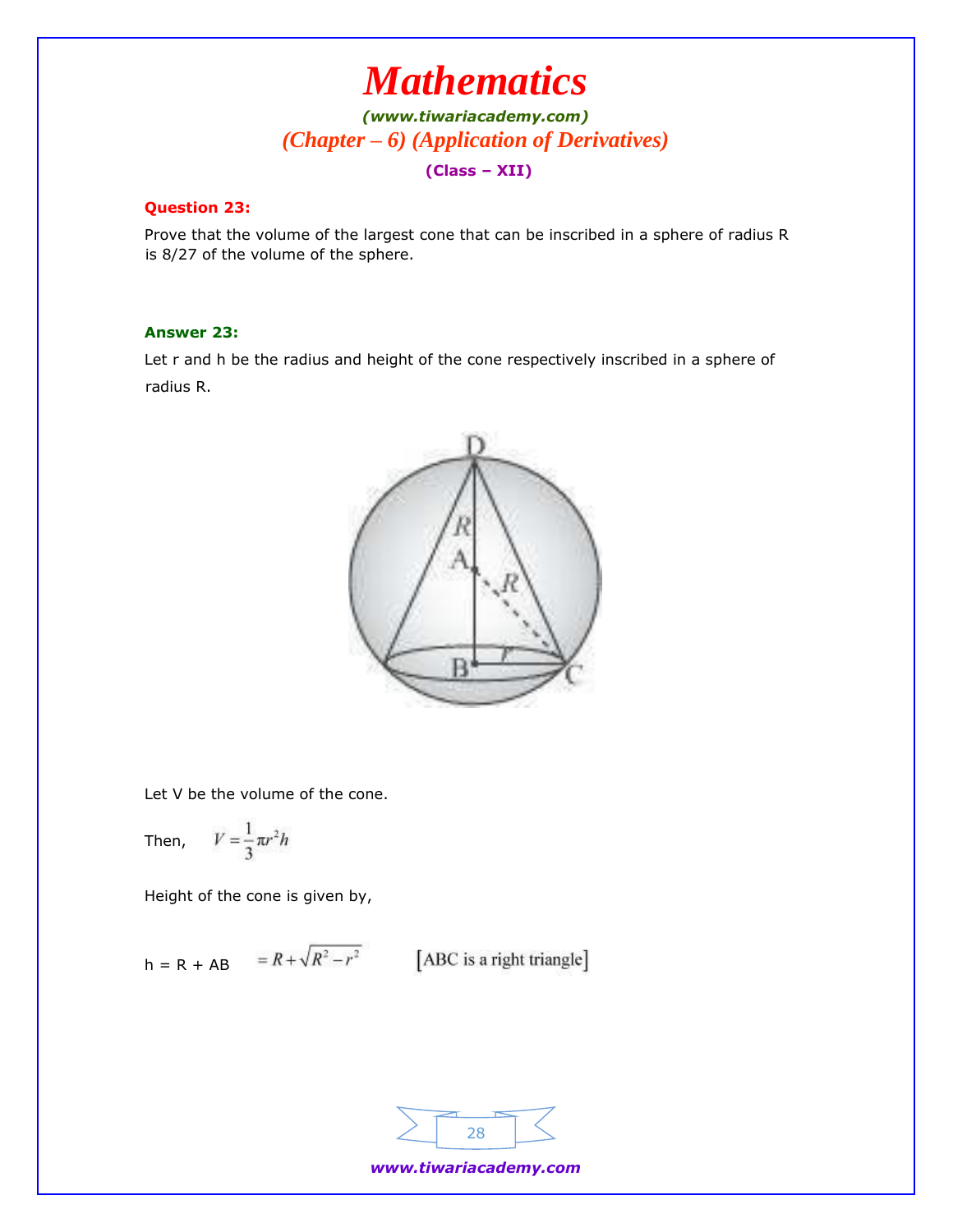*[\(www.tiwariacademy.com\)](http://www.tiwariacademy.com/) (Chapter – 6) (Application of Derivatives)*

**(Class – XII)**

$$
\therefore V = \frac{1}{3}\pi r^2 (R + \sqrt{R^2 - r^2})
$$
  
\n
$$
= \frac{1}{3}\pi r^2 R + \frac{1}{3}\pi r^2 \sqrt{R^2 - r^2}
$$
  
\n
$$
\therefore \frac{dV}{dr} = \frac{2}{3}\pi rR + \frac{2}{3}\pi r\sqrt{R^2 - r^2} + \frac{1}{3}\pi r^2 \cdot \frac{(-2r)}{2\sqrt{R^2 - r^2}}
$$
  
\n
$$
= \frac{2}{3}\pi rR + \frac{2}{3}\pi r\sqrt{R^2 - r^2} - \frac{1}{3}\pi \frac{r^3}{\sqrt{R^2 - r^2}}
$$
  
\n
$$
= \frac{2}{3}\pi rR + \frac{2\pi r(R^2 - r^2) - \pi r^3}{3\sqrt{R^2 - r^2}}
$$
  
\n
$$
= \frac{2}{3}\pi rR + \frac{2\pi rR^2 - 3\pi r^3}{3\sqrt{R^2 - r^2}}
$$
  
\n
$$
\frac{d^2V}{dr^2} = \frac{2\pi R}{3} + \frac{3\sqrt{R^2 - r^2}(2\pi R^2 - 9\pi r^2) - (2\pi rR^2 - 3\pi r^3) \cdot \frac{(-2r)}{6\sqrt{R^2 - r^2}}
$$
  
\n
$$
= \frac{2}{3}\pi R + \frac{9(R^2 - r^2)(2\pi R^2 - 9\pi r^2) + 2\pi r^2 R^2 + 3\pi r^4}{27(R^2 - r^2)^{\frac{3}{2}}}
$$
  
\nNow,  $\frac{dV}{dr} = 0 \implies \frac{2}{\pi^2} rR = \frac{3\pi r^3 - 2\pi rR^2}{3\sqrt{R^2 - r^2}}$   
\n
$$
\implies 2R = \frac{3r^2 - 2R^2}{\sqrt{R^2 - r^2}} \implies 2R\sqrt{R^2 - r^2} = 3r^2 - 2R^2
$$
  
\n
$$
\implies 4R^2 (R^2 - r^2) = (3r^2 - 2R^2)^2
$$
  
\n
$$
\implies r^2 = \frac{8}{9}R^2
$$
  
\nWhen  $r^2 = \frac$ 

∴ By second derivative test, the volume of the cone is the maximum when  $r^2 = \frac{8}{9}R^2$ .

![](_page_28_Figure_5.jpeg)

*www.tiwariacademy.com*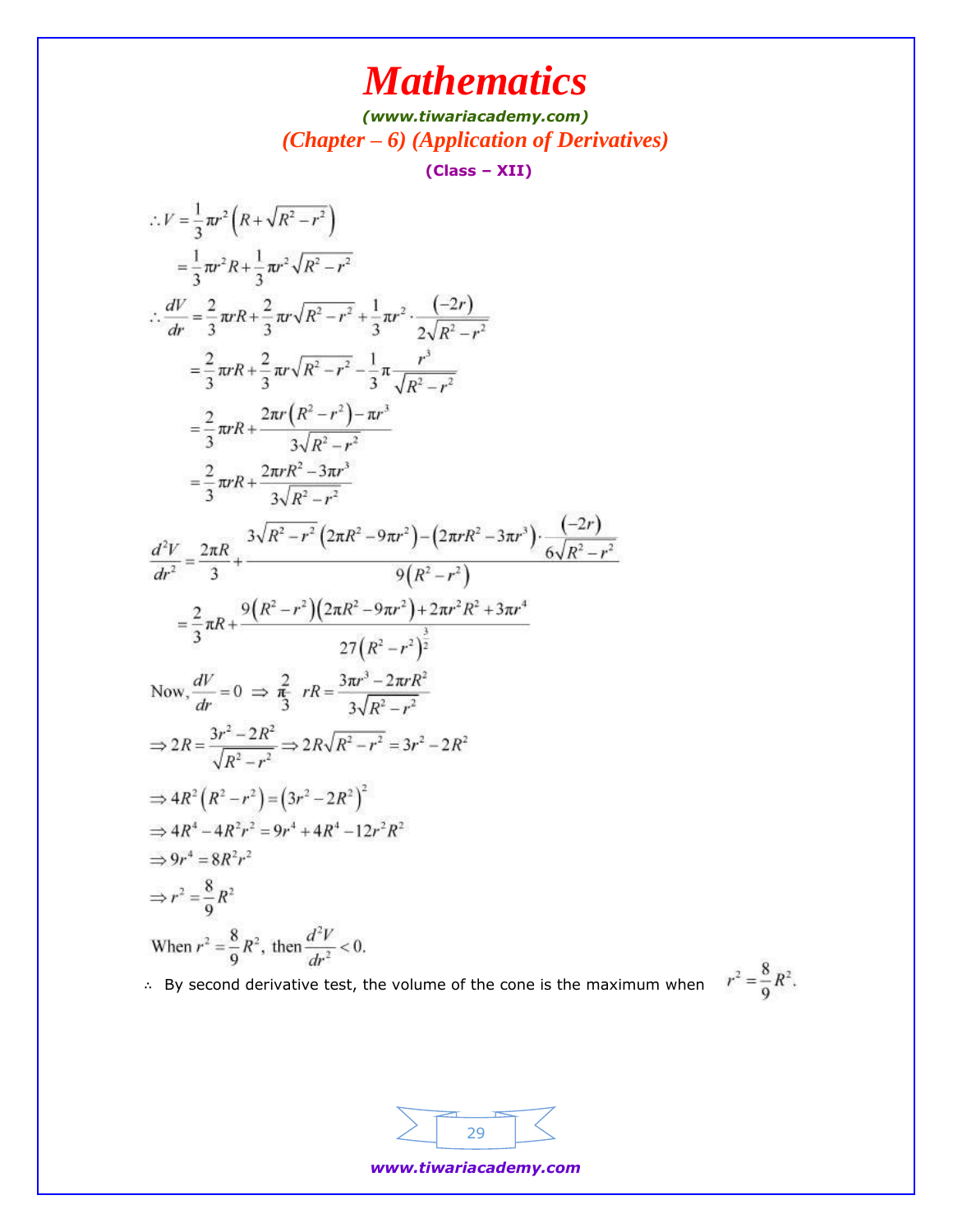*[\(www.tiwariacademy.com\)](http://www.tiwariacademy.com/) (Chapter – 6) (Application of Derivatives)*

**(Class – XII)**

When 
$$
r^2 = \frac{8}{9}R^2
$$
,  $h = R + \sqrt{R^2 - \frac{8}{9}R^2} = R + \sqrt{\frac{1}{9}R^2} = R + \frac{R}{3} = \frac{4}{3}R$ .  
\nTherefore,  
\n
$$
= \frac{1}{3}\pi \left(\frac{8}{9}R^2\right) \left(\frac{4}{3}R\right)
$$
\n
$$
= \frac{8}{27} \left(\frac{4}{3}\pi R^3\right)
$$
\n
$$
= \frac{8}{27} \times \text{(Volume of the sphere)}
$$

Hence, the volume of the largest cone that can be inscribed in the sphere is  $\frac{8}{27}$ the volume of the sphere.

### **Question 24:**

Show that the right circular cone of least curved surface and given volume has an altitude equal to  $\sqrt{2}$  time the radius of the base.

### **Answer 24:**

Let r and h be the radius and the height (altitude) of the cone respectively. Then, the volume (V) of the cone is given as:

$$
V = \frac{1}{3\pi} \pi r^2 h \Longrightarrow h = \frac{3V}{r^2}
$$

The surface area (S) of the cone is given by,

 $S = \pi r l$  (where I is the slant height)

$$
= \pi r \sqrt{r^2 + h^2}
$$
  
=  $\pi r \sqrt{r^2 + \frac{9K^2}{\pi^2 r^4}} \frac{\pi}{\pi} \frac{r \sqrt{9r^6 + V^2}}{\pi r^2}$   
=  $\frac{1}{r} \sqrt{\pi^2 r^6 + 9V^2}$ 

![](_page_29_Figure_13.jpeg)

*www.tiwariacademy.com*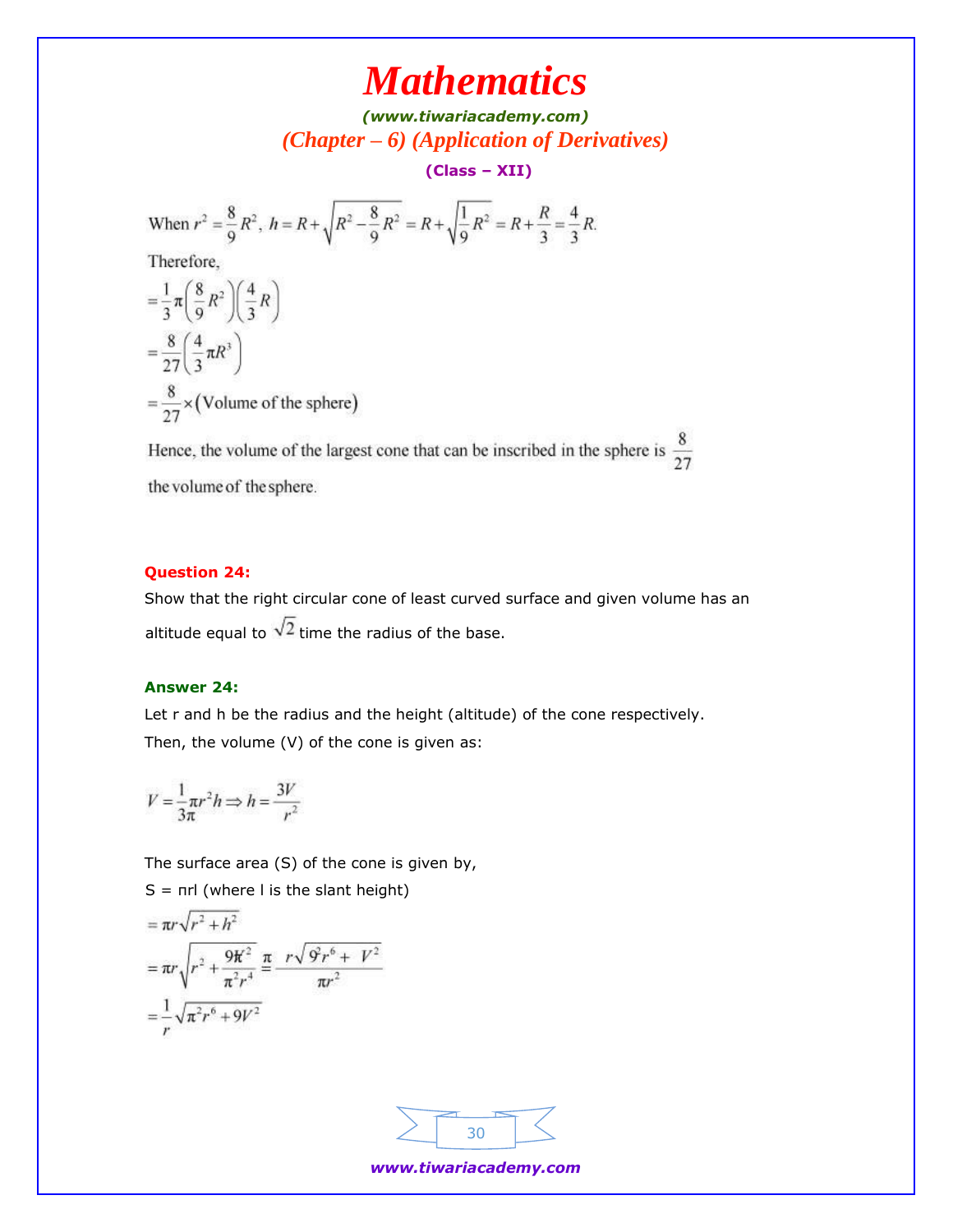*[\(www.tiwariacademy.com\)](http://www.tiwariacademy.com/) (Chapter – 6) (Application of Derivatives)*

**(Class – XII)**

$$
\therefore \frac{dS}{dr} = \frac{r \cdot \frac{6\pi^2 r^5}{2\pi^2 r^6 + 9V^2} - \sqrt{\pi^2 r^6 + 9V^2}}{r^2}
$$
  
= 
$$
\frac{3\pi^2 r^6 - \pi^2 r^6 - 9V^2}{r^2 \sqrt{\pi^2 r^6 + 9V^2}}
$$
  
= 
$$
\frac{2\pi^2 r^6 - 9V^2}{r^2 \sqrt{\pi^2 r^6 + 9V^2}}
$$
  
= 
$$
\frac{2\pi^2 r^6 - 9V^2}{r^2 \sqrt{\pi^2 r^6 + 9V^2}}
$$
  
Now, 
$$
\frac{dS}{dr} = 0 \Rightarrow 2\pi^2 r^6 = 9V^2 \Rightarrow r^6 = \frac{9V^2}{2\pi^2}
$$

Thus, it can be easily verified that when  $r$ 

$$
r^6 = \frac{9V^2}{2\pi^2}, \frac{d^2S}{dr^2} > 0.
$$

∴ By second derivative test, the surface area of the cone is the least when  $r'$ 

$$
^{6}=\frac{9V^{2}}{2\pi ^{2}}.
$$

When 
$$
r^6 = \frac{9V^2}{2\pi^2}
$$
,  $h = \frac{3V}{\pi r^2} = \frac{3}{\pi r^2} \left(\frac{2\pi^2 r^6}{9}\right)^{\frac{1}{2}} = \frac{3}{\pi r^2} \cdot \frac{\sqrt{2}\pi r^3}{3} = \sqrt{2}r$ .

Hence, for a given volume, the right circular cone of the least curved surface has an altitude equal to  $\sqrt{2}$  times the radius of the base.

### **Question 25:**

Show that the semi-vertical angle of the cone of the maximum volume and of given slant

height is  $\tan^{-1}\sqrt{2}$ .

### **Answer 25:**

Let θ be the semi-vertical angle of the cone.

It is clear that 
$$
\theta \in \left[0, \frac{\pi}{2}\right]
$$

Let r, h, and l be the radius, height, and the slant height of the cone respectively.

![](_page_30_Figure_17.jpeg)

*www.tiwariacademy.com*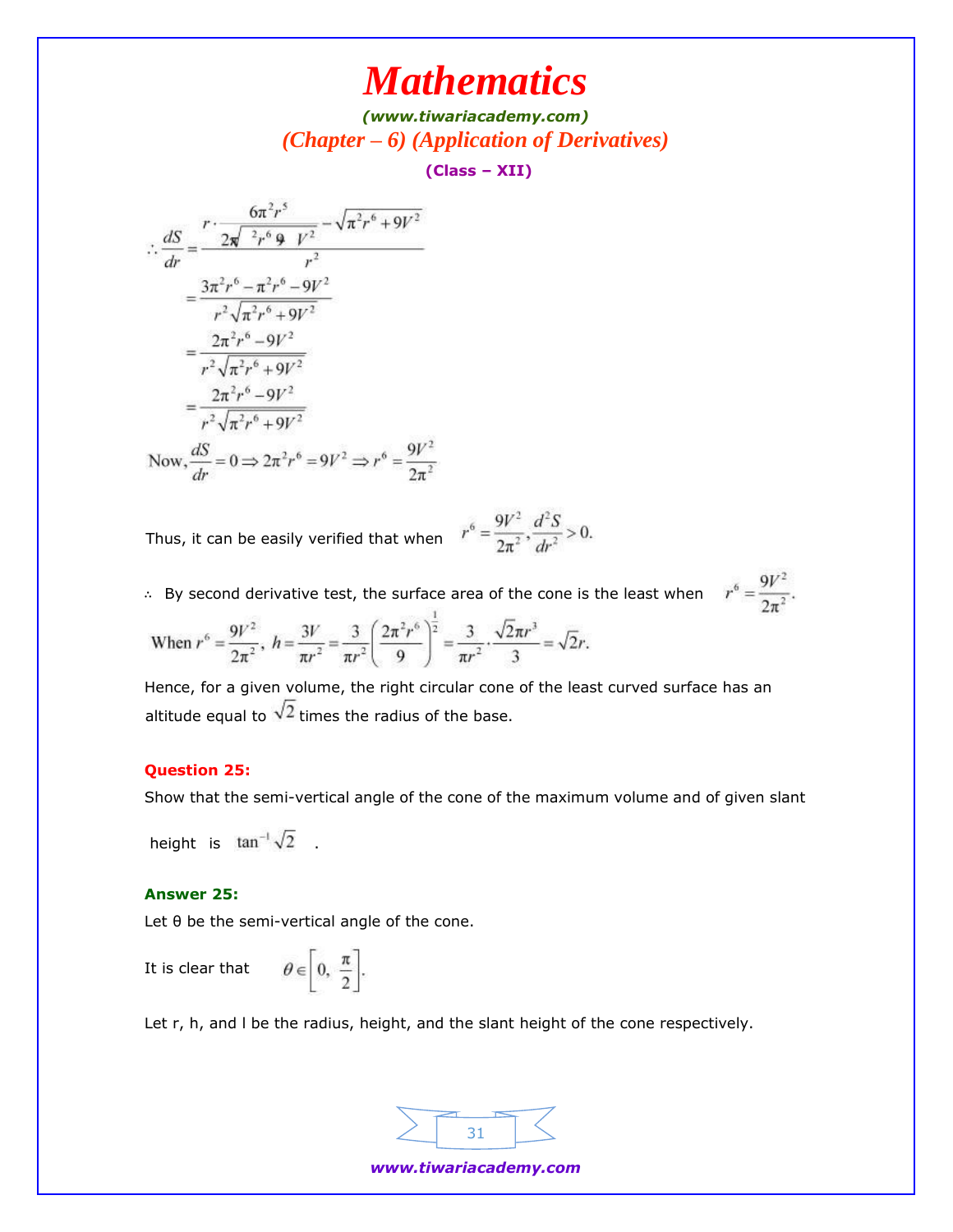*[\(www.tiwariacademy.com\)](http://www.tiwariacademy.com/) (Chapter – 6) (Application of Derivatives)* **(Class – XII)**

The slant height of the cone is given as constant.

![](_page_31_Figure_3.jpeg)

Now,  $r = l \sin θ$  and  $h = l \cos θ$ The volume (V) of the cone is given by,

$$
V = \frac{1}{3}\pi r^2 h
$$
  
\n
$$
= \frac{1}{3}\pi (l^2 \sin^2 \theta)(l \cos \theta)
$$
  
\n
$$
= \frac{1}{3}\pi l^3 \sin^2 \theta \cos \theta
$$
  
\n
$$
\therefore \frac{dV}{d\theta} = \frac{l^3 \pi}{3} \Big[ \sin^2 \theta(-\sin \theta) + \cos \theta (2 \sin \theta \cos \theta) \Big]
$$
  
\n
$$
= \frac{l^3 \pi}{3} \Big[ -\sin^3 \theta + 2 \sin \theta \cos^2 \theta \Big]
$$
  
\n
$$
\frac{d^2V}{d\theta^2} = \frac{l^3 \pi}{3} \Big[ -3 \sin^2 \theta \cos \theta + 2 \cos^3 \theta - 4 \sin^2 \theta \cos \theta \Big]
$$
  
\n
$$
= \frac{l^3 \pi}{3} \Big[ 2 \cos^3 \theta - 7 \sin^2 \theta \cos \theta \Big]
$$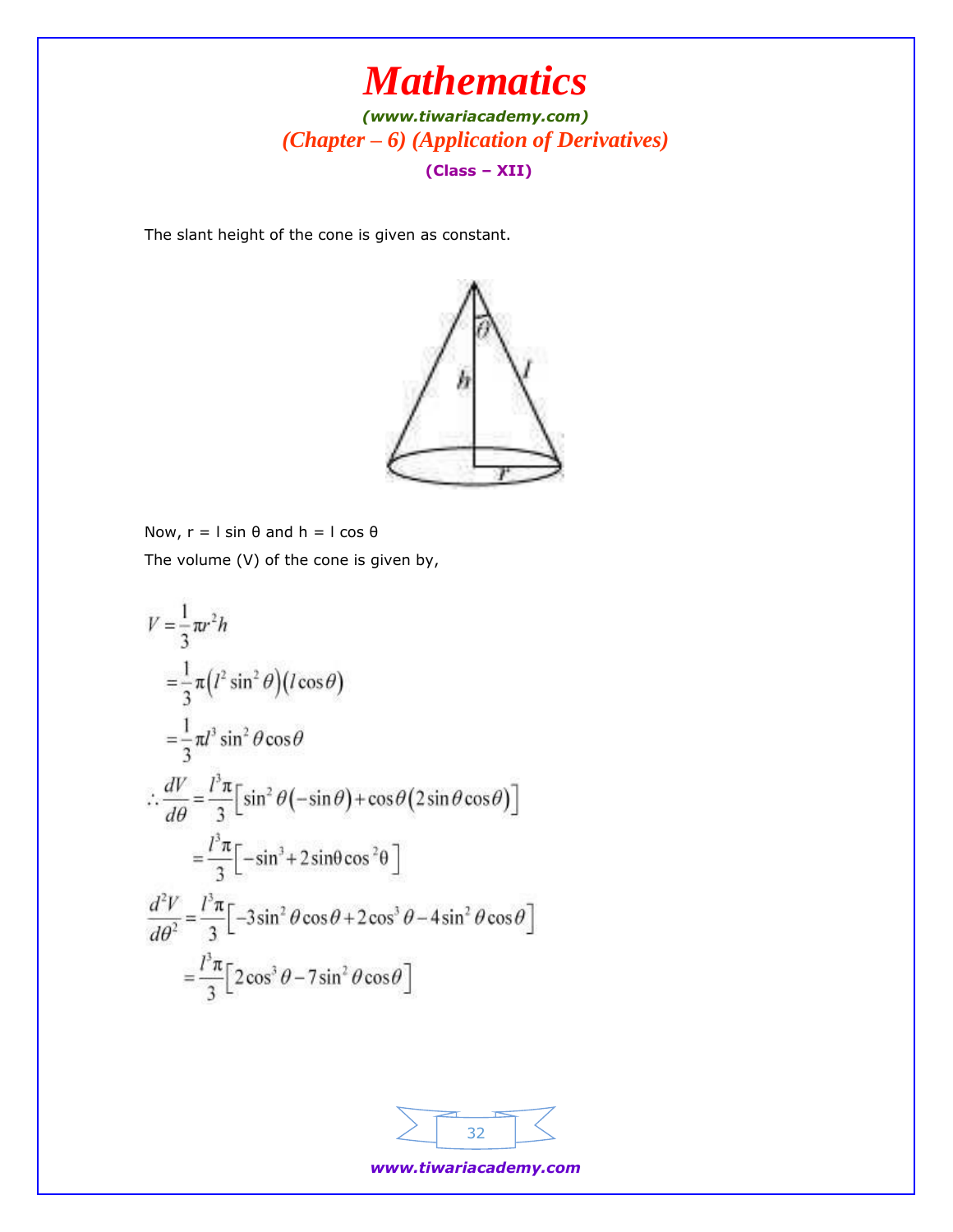## *[\(www.tiwariacademy.com\)](http://www.tiwariacademy.com/) (Chapter – 6) (Application of Derivatives)* **(Class – XII)**

Now,  $\frac{dV}{d\theta} = 0$  $\Rightarrow$  sin<sup>3</sup>  $\theta = 2$  sin  $\theta$  cos<sup>2</sup>  $\theta$  $\Rightarrow$  tan<sup>2</sup> $\theta$  = 2  $\Rightarrow$  tan  $\theta = \sqrt{2}$  $\Rightarrow \theta = \tan^{-1} \sqrt{2}$ Now, when  $\theta = \tan^{-1}\sqrt{2}$ , then  $\tan^2 \theta = 2$  or  $\sin^2 \theta = 2\cos^2 \theta$ . Then, we have:  $\frac{d^2V}{d\theta^2} = \frac{l^3\pi}{3} \Big[ 2\cos^3\theta - 14\cos^3\theta \Big] = -4\pi l^3 \cos^3\theta < 0 \text{ for } \theta \in \left[0, \frac{\pi}{2}\right]$ 

By second derivative test, the volume ( V) is the maximum when  $\theta = \tan^{-1} \sqrt{2}$ 

Hence, for a given slant height, the semi-vertical angle of the cone of the maximum volume is  $\tan^{-1}\sqrt{2}$ .

.

#### **Question 27:**

The point on the curve  $x^2 = 2y$  which is nearest to the point (0, 5) is

(A)  $(2\sqrt{2}, 4)$  (B)  $(2\sqrt{2},0)$ (C) (0, 0) (D) (2, 2)

### **Answer 27:**

The given curve is  $x^2 = 2y$ .

![](_page_32_Figure_10.jpeg)

*www.tiwariacademy.com*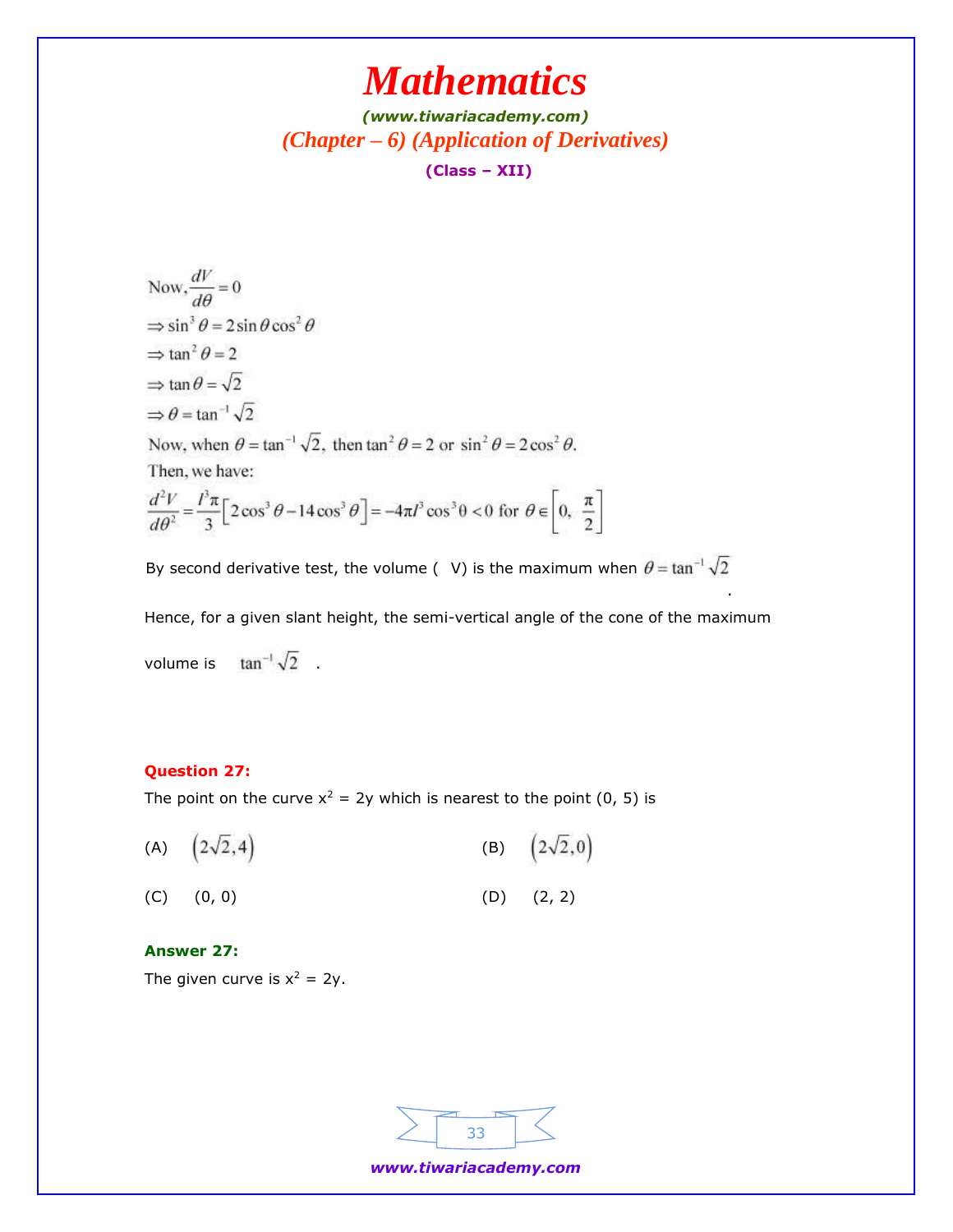## *[\(www.tiwariacademy.com\)](http://www.tiwariacademy.com/) (Chapter – 6) (Application of Derivatives)*

**(Class – XII)**

For each value of x, the position of the point will be  $\left(x, \frac{x^2}{2}\right)$ .

The distance d(x) between the points  $\left(x, \frac{x^2}{2}\right)$  and (0, 5) is given by,

$$
d(x) = \sqrt{(x-0)^2 + \left(\frac{x^2}{2} - 5\right)^2} = \sqrt{x^2 + \frac{x^4}{4} + 25 - 5x^2} = \sqrt{\frac{x^4}{4} - 4x^2 + 25}
$$
  
\n
$$
\therefore d'(x) = \frac{(x^3 - 8x)}{2\sqrt{\frac{x^4}{4} - 4x^2 + 25}} = \frac{(x^3 - 8x)}{\sqrt{x^4 - 16x^2 + 100}}
$$
  
\nNow,  $d'(x) = 0 \Rightarrow x^3 - 8x = 0$ 

$$
\Rightarrow x(x^2-8)=0
$$
  
\n
$$
\Rightarrow x = 0, \pm 2\sqrt{2}
$$
  
\nAnd, 
$$
d''(x) = \frac{\sqrt{x^4 - 16x^2 + 100}(3x^2 - 8) - (x^3 - 8x) \cdot \frac{4x^3 - 32x}{2\sqrt{x^4 - 16x^2 + 100}}}{(x^4 - 16x^2 + 100)}
$$
  
\n
$$
= \frac{(x^4 - 16x^2 + 100)(3x^2 - 8) - 2(x^3 - 8x)(x^3 - 8x)}{(x^4 - 16x^2 + 100)^{\frac{3}{2}}}
$$
  
\n
$$
= \frac{(x^4 - 16x^2 + 100)(3x^2 - 8) - 2(x^3 - 8x)^2}{(x^4 - 16x^2 + 100)^{\frac{3}{2}}}
$$

When,  $x = 0$ , then  $d''(x) = \frac{36(-8)}{6^3} < 0$ . When,  $x = \pm 2\sqrt{2}$ ,  $d''(x) > 0$ .

∴ By second derivative test, d(x) is the minimum at  $x = \pm 2\sqrt{2}$ .

When 
$$
x = \pm 2\sqrt{2}, y = \frac{(2\sqrt{2})^2}{2} = 4
$$
.

| 14. |  |
|-----|--|
|     |  |

*www.tiwariacademy.com*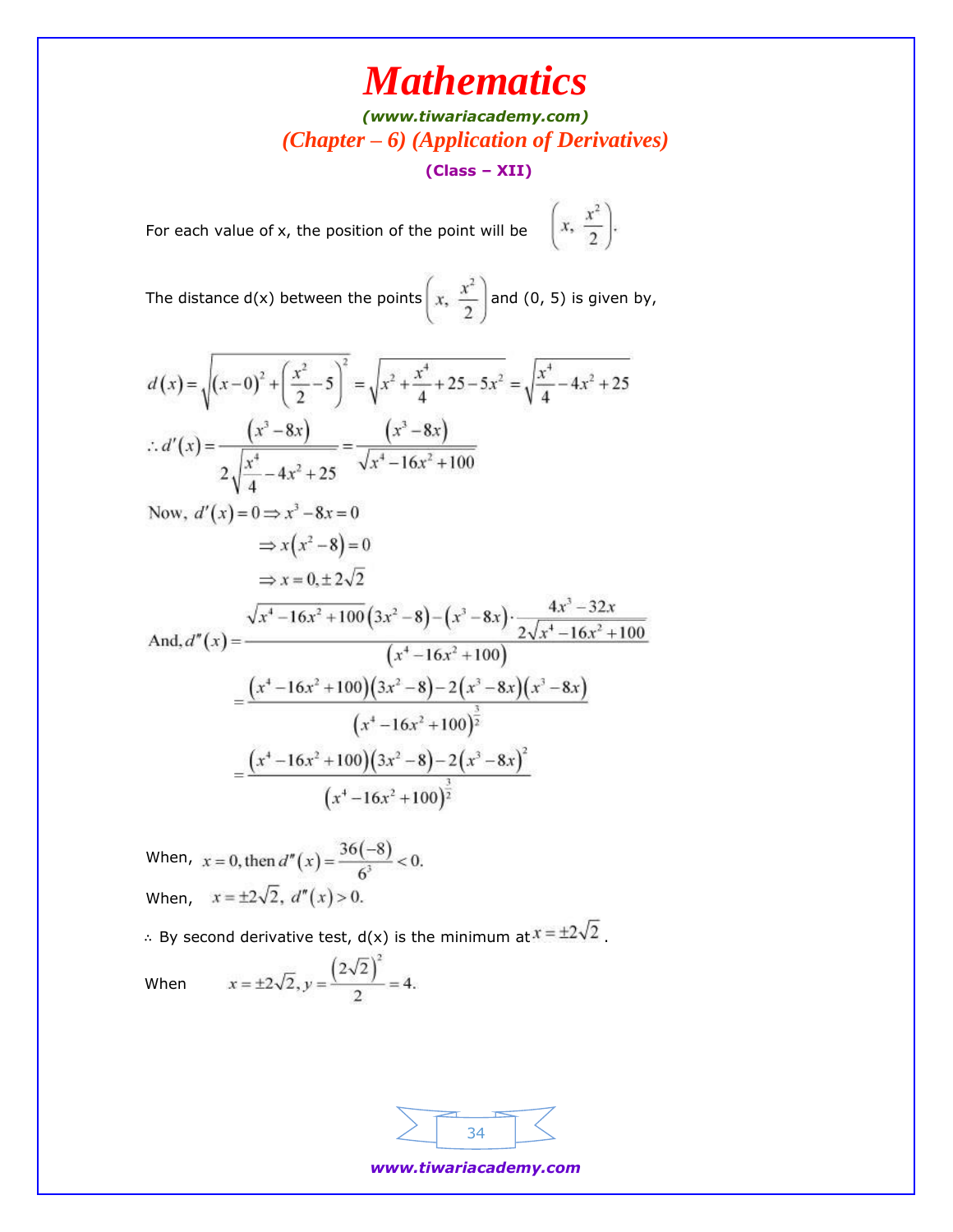## *[\(www.tiwariacademy.com\)](http://www.tiwariacademy.com/) (Chapter – 6) (Application of Derivatives)* **(Class – XII)**

Hence, the point on the curve  $x^2 = 2y$  which is nearest to the point (0, 5) is  $\left(\pm 2\sqrt{2}, 4\right)$ The correct answer is A.

### **Question 28:**

For all real values of x, the minimum value of  $\frac{1-x+x^2}{1+x+x^2}$  is

$$
(A) 0 \t\t (B) 1
$$

(C) 3 
$$
\frac{1}{3}
$$

**Answer 28:**

 $f(x) = \frac{1 - x + x^2}{1 + x + x^2}$ . Let

$$
f'(x) = \frac{\left(1+x+x^2\right)\left(-1+2x\right)-\left(1-x+x^2\right)\left(1+2x\right)}{\left(1+x+x^2\right)^2}
$$

$$
= \frac{-1+2x-x+2x^2-x^2+2x^3-1-2x+x+2x^2-x^2-2x^3}{\left(1+x+x^2\right)^2}
$$

$$
= \frac{2x^2-2}{\left(1+x+x^2\right)^2} = \frac{2\left(x^2-1\right)}{\left(1+x+x^2\right)^2}
$$

*www.tiwariacademy.com*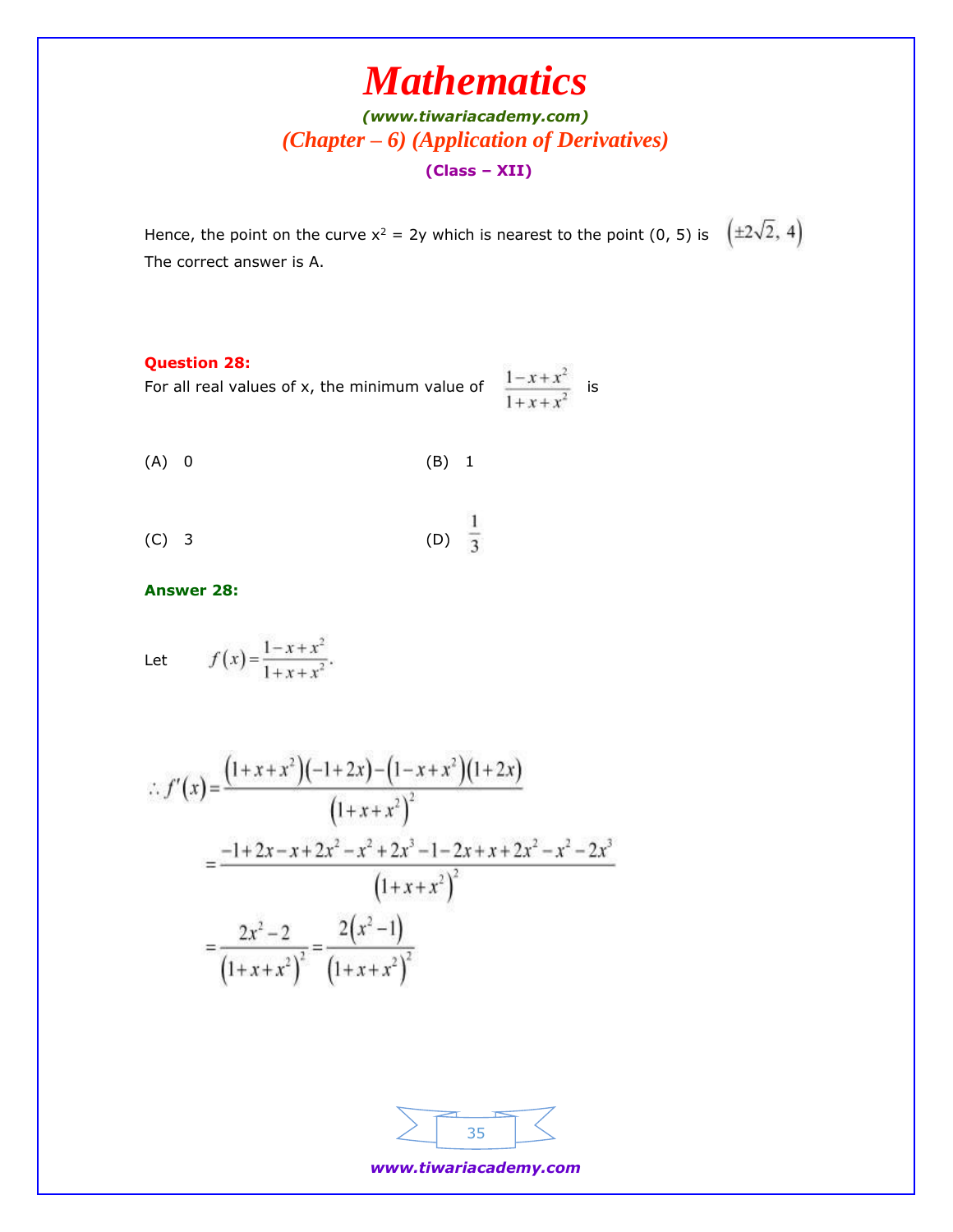## *[\(www.tiwariacademy.com\)](http://www.tiwariacademy.com/) (Chapter – 6) (Application of Derivatives)* **(Class – XII)**

$$
f'(x) = 0 \implies x^2 = 1 \implies x = \pm 1
$$
  
\nNow,  $f''(x) = \frac{2[(1 + x + x^2)^2 (2x) - (x^2 - 1)(2)(1 + x + x^2)(1 + 2x)]}{(1 + x + x^2)^4}$   
\n
$$
= \frac{4(1 + x + x^2)[(1 + x + x^2)x - (x^2 - 1)(1 + 2x)]}{(1 + x + x^2)^4}
$$
  
\n
$$
= \frac{4[x + x^2 + x^3 - x^2 - 2x^3 + 1 + 2x]}{(1 + x + x^2)^3}
$$
  
\n
$$
= \frac{4(1 + 3x - x^3)}{(1 + x + x^2)^3}
$$
  
\nAnd,  $f''(1) = \frac{4(1 + 3 - 1)}{(1 + 1 + 1)^3} = \frac{4(3)}{(3)^3} = \frac{4}{9} > 0$   
\nAlso,  $f''(-1) = \frac{4(1 - 3 + 1)}{(1 - 1 + 1)^3} = 4(-1) = -4 < 0$ 

∴ By second derivative test, f is the minimum at x = 1 and the minimum value is given

by 
$$
f(1) = \frac{1-1+1}{1+1+1} = \frac{1}{3}
$$

The correct answer is D.

### **Question 29:**

**Question 29:**<br>The maximum value of  $\left[x(x-1)+1\right]^{\frac{1}{3}}, 0 \leq x \leq 1$  is  $\overline{\mathcal{G}}$ 

(A) 
$$
\left(\frac{1}{3}\right)^{\frac{1}{3}}
$$
 (B)  $\frac{1}{2}$ 

 $(C) 1$  (D) 0

**Answer 29:**

![](_page_35_Figure_11.jpeg)

*www.tiwariacademy.com*